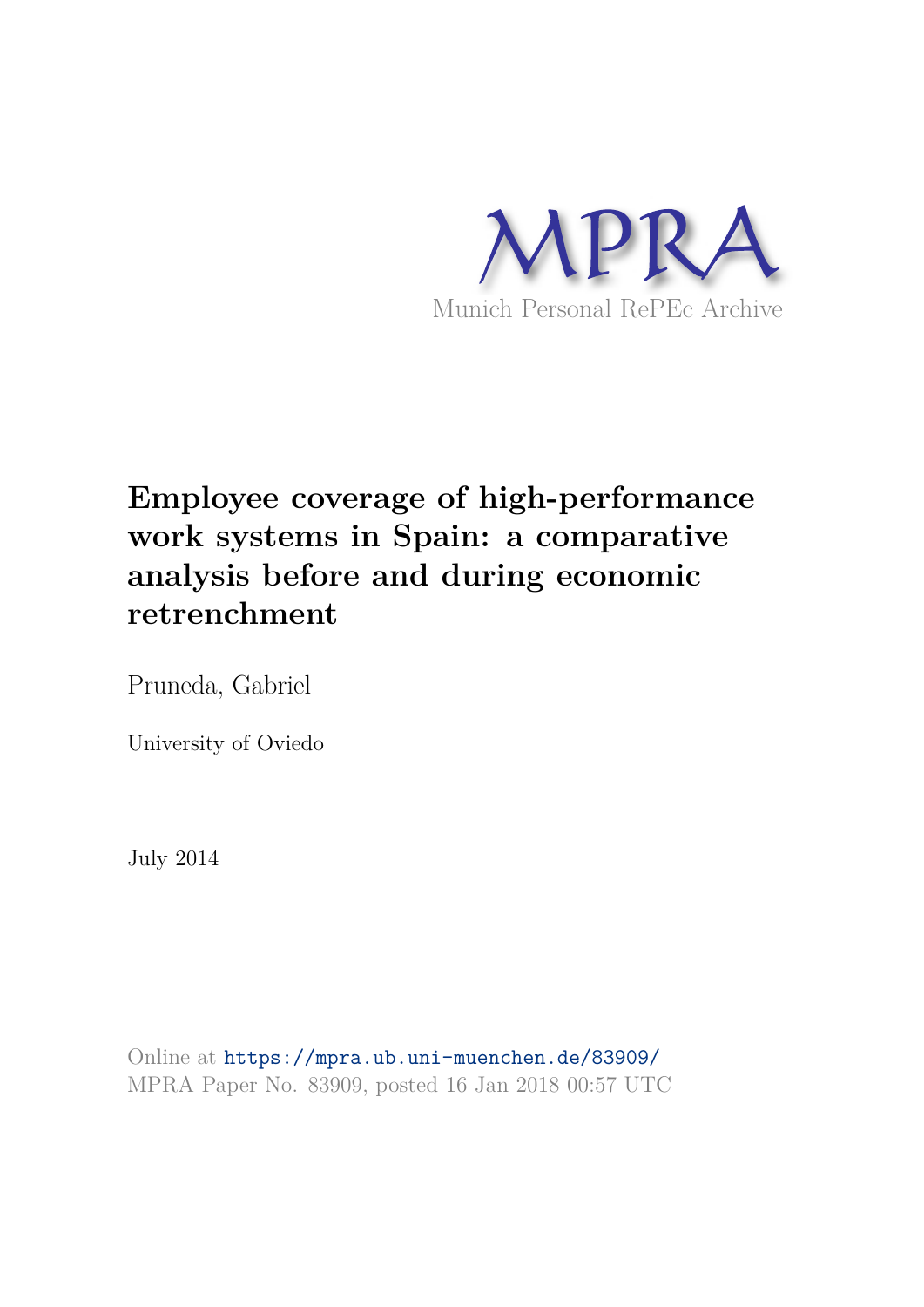# **EMPLOYEE COVERAGE OF HIGH-PERFORMANCE WORK SYSTEMS IN SPAIN: A COMPARATIVE ANALYSIS BEFORE AND DURING ECONOMIC RETRENCHMENT**

## **Gabriel Pruneda**

[pruneda@uniovi.es](mailto:pruneda@uniovi.es)  University of Oviedo (Spain) School of Economics and Business

#### **ABSTRACT**

The aim of this paper is to provide the first comprehensive study of high-performance work systems (HPWS) in the Spanish private sector. Based on a representative sample at national level of 9,086 salaried employees, drawn from the Quality of Life at Work Survey, we build three HRM bundles following the ability-motivation-opportunity framework. Results derived from performing logit regressions allow establishing that the size of the organisation has a positive effect on the probability of workers being affected by HPWS. Regarding the activity sector, the positive association is found for the manufacturing and services industries. As for the job and personal characteristics, HPWS primarily affect highly qualified workers and holders of well-paid, high quality jobs. Additionally, we find that, while lower quality jobs are being massively destroyed during the economic crisis, higher quality jobs under HPWS are being created throughout the period 2006-2010.

#### **1. INTRODUCTION**

Effective management of personnel entails considering the workforce a source of competitive advantage with the potential to substantially enhance business performance. This is opposed to the consideration of the workforce as a plain production factor by *traditional* control-oriented personnel management streams such as Taylorism (Taylor, 1911) or Fordism. Thereby, *modern* HRM involves a set of work management practices considered complementary (Huselid, 1995), aimed at improving the identification and involvement of employees with organisational goals. By increasing business awareness and discretion, i.e. the degree of autonomy and participation in decision-making, they draw upon the skills of workers and intensify individual responsibility. Ultimately, they result in higher quality jobs and more efficient organisations (Boxall & Purcell, 2003), thus enhancing firm performance.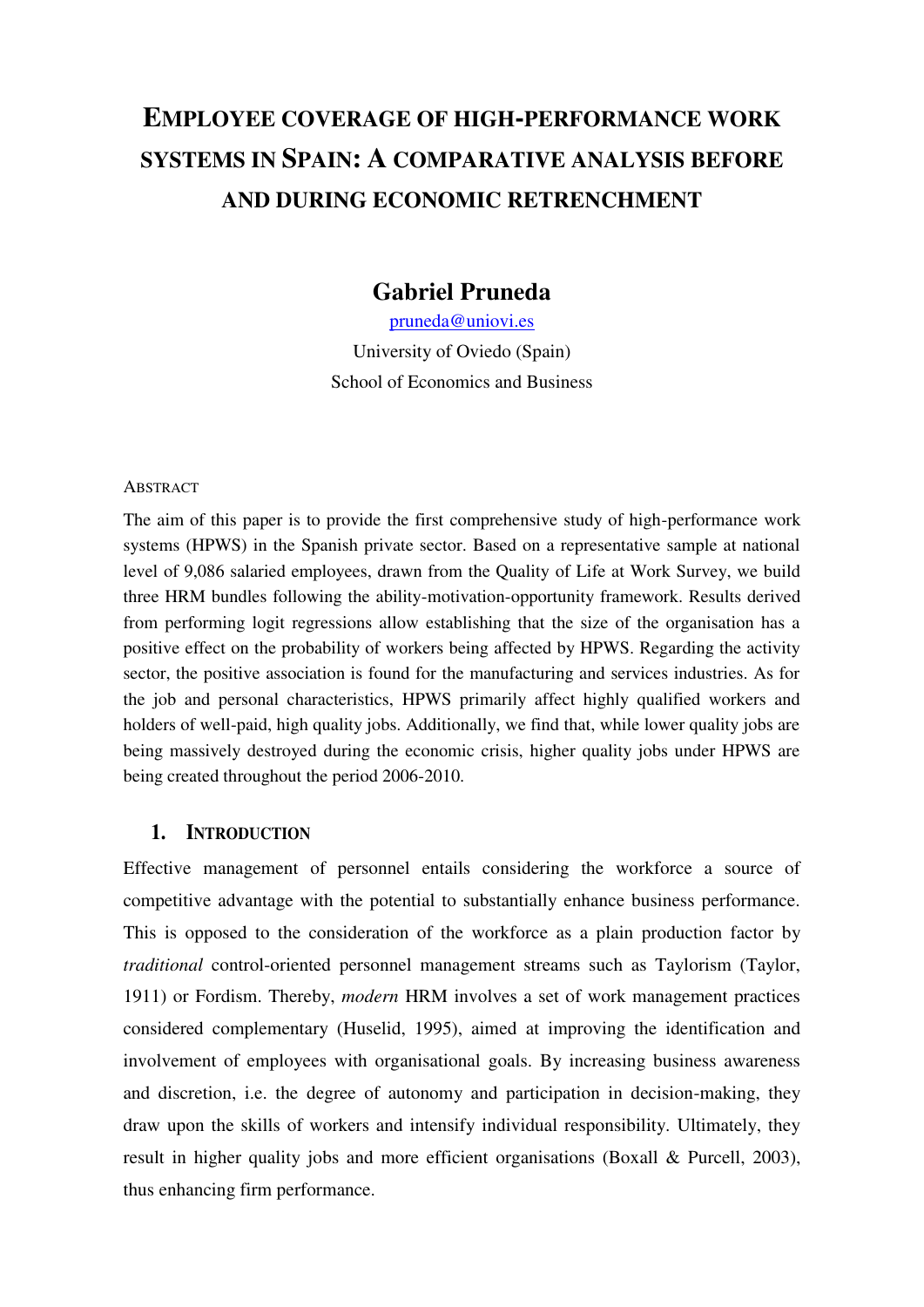Gabriel Pruneda

The destruction of 3.8 million jobs and 276 thousand companies in Spain after 6.5 years of severe economic crisis (Spanish National Statistics Institute) entails the urgent need to create new and better jobs. This, together with the increasingly demanding environment where organisations operate, makes high-performance work systems (HPWS) a means to benefit from a competitive advantage provided by highly qualified individuals who are motivated to develop and apply their knowledge, in order to raise competitiveness and, ultimately, generate employment. HPWS are a type of HRM that pursues high levels of employee involvement in order to improve their performance and, subsequently, that of the organisation. These systems are characterized by the simultaneous use of a number of work management practices combined together following the common objectives pursued, thus complementing and reinforcing each other.

The main objective of this study is to examine the degree of development in Spain, as well as the evolution along the past years, of this variety of HRM, which is instrumentalised via the simultaneous implementation of work management practices such as selective hiring, training, possibilities of promotion, contingent pay, job security, information sharing, and job enrichment, among others.

Following a growing body of literature that posits that the influence on organisational performance can be mostly explained by the interactions among different HRM practices which share a common goal, we adopt the AMO framework approach and specifically consider three bundles of these work management practices aimed at enhancing workers' ability, motivation and opportunity. This will allow for the group of individuals under this type of HRM in Spain to be identified for the first time, while at the same time analysing their evolution since the beginning of the economic crisis.

Based on a nationally representative sample of salaried workers in the Spanish private sector, drawn from the Quality of Life at Work Survey (QLWS), we will provide descriptive statistics and perform multivariate regressions in order to accomplish the first comprehensive study of HPWS in Spain. Accordingly, it will be possible to establish which are the main determinants behind their implementation, in terms of activity sector and size of the organisation, as well as to establish which are the socio-economic characteristics shared by those individuals under this type of HRM.

Given the nature of the data, outcomes will not be restricted to neither large corporations nor specific industries, thus being generalizable to the entire salaried working population in the Spanish private sector. Consequently, we will shed some light on how personnel are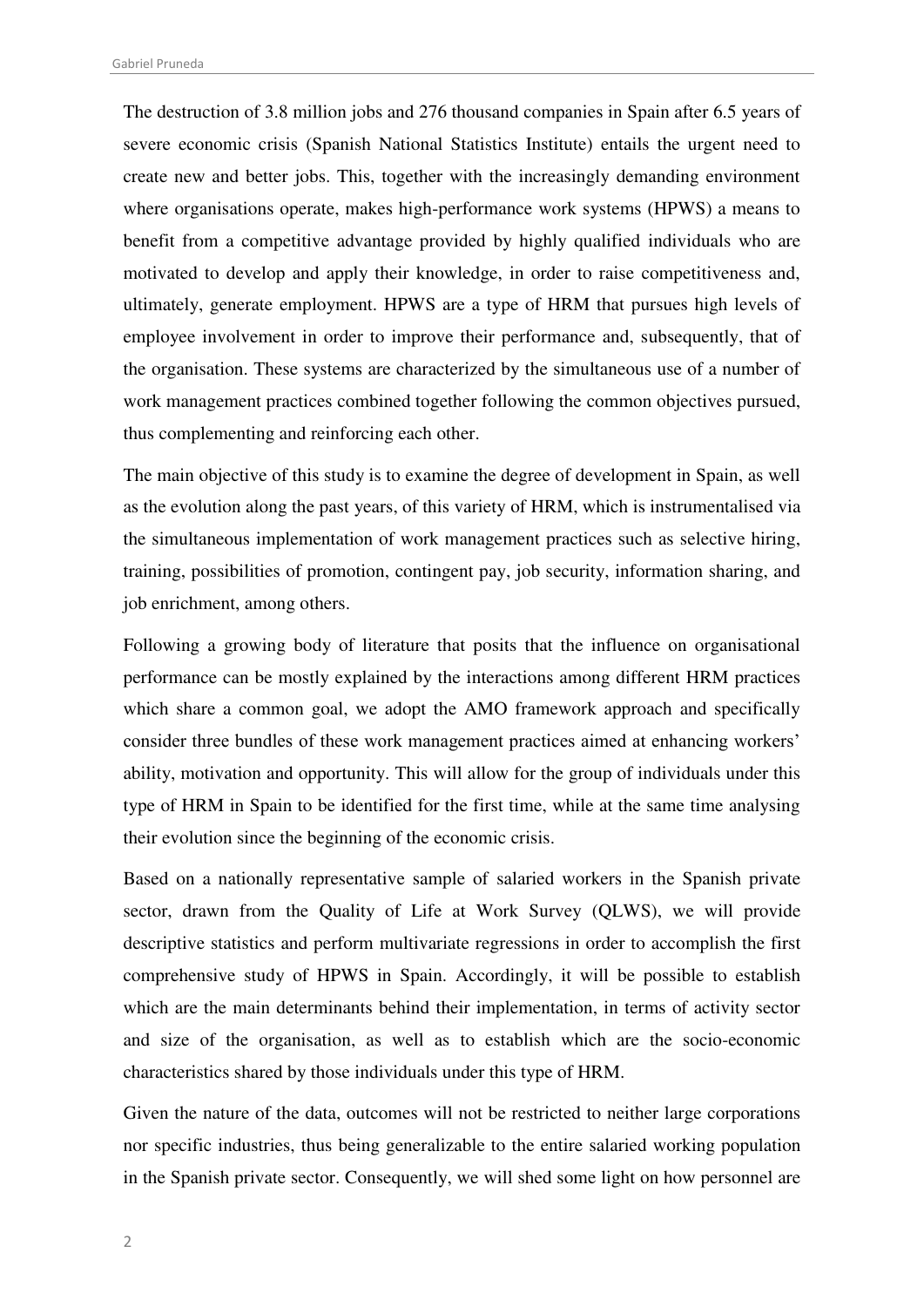being managed, in terms of organisational strategies and HRM policies, across different activity sectors and types of organisations. This will specifically enable to learn whether organisations are embracing HPWS after the beginning of the crisis, possibly as a way to increase competitiveness, or drifting apart from them, conceivably as a consequence of the additional investment that they entail. In this sense, preliminary results show that selective hiring, extensive training, wide information-sharing and job security are more widespread among salaried workers in Spain in 2010 than they used to be four years before, whilst the opposite is true for contingent pay (Pruneda, 2015). This tendency may be construed as high-quality jobs having greater chances of survival in a context of economic downturn, given that job destruction has mainly affected low-skilled workers.

The next section contains a general overview of the existing literature on HPWS, paying special attention to HRM bundles. Section three establishes the objectives and research questions that we aim to answer in order to shed some light on the usage of this modality of personnel management in Spain. In section four, we describe our source of information and introduce the methodology that we use. We then present and discuss our results before, finally, concluding and suggesting some future lines of research.

#### **2. LITERATURE REVIEW**

#### **2.1. High-performance work systems**

In Spain, where economic and social change is patent, the relevance of employment changes needs analysing in detail. In this context, organisations must embrace workplace restructuring and job rationalisation in order to survive and grow in an environment of increasing competition. In an attempt to move faster towards what has been termed *knowledge-based economy*, some organisations opt to implement HPWS to benefit from a competitive advantage provided by highly qualified individuals who are motivated to develop and apply their knowledge (Huselid, 1995; Pfeffer, 1998; Appelbaum *et al.*, 2000; Boxall & Purcell, 2003). In connection with possessing the specific knowledge required to perform a job properly, Schmidt & Hunter (2004) noted that it has a positive impact on job performance. These two authors proved that higher levels of job knowledge lead to higher levels of job performance, while not knowing enough about the requirements of the job has a negative impact on job performance, concluding that job knowledge is a predictor of job performance (Hunter, 1986; Schmidt *et al.*, 1986).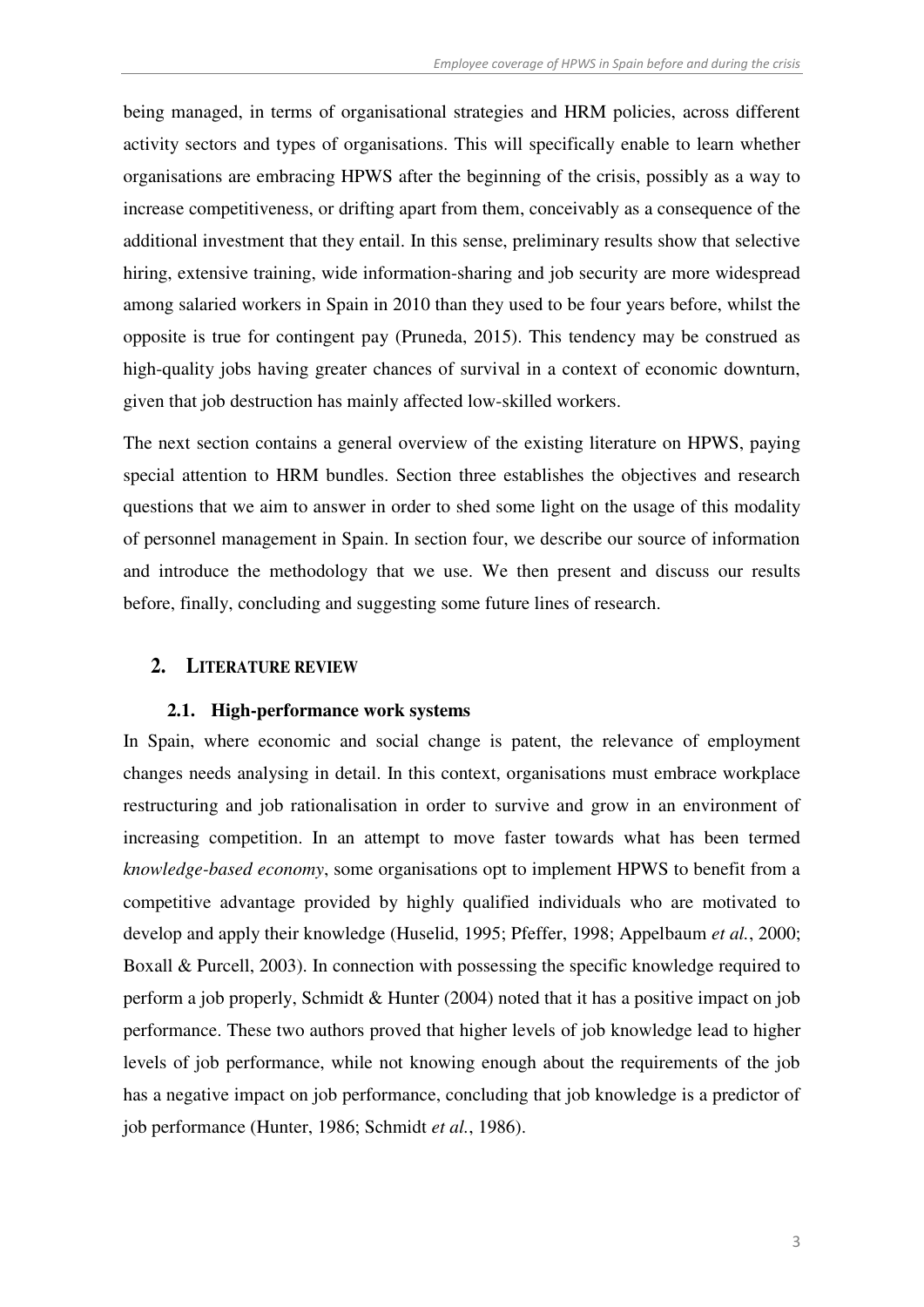Following a review of the literature, we can conclude that numerous studies have mainly focused in establishing the effects of HPWS on organisational outcomes. By analysing the relationship between these employment regimes and multiple measures of performance, many of these studies conclude that this type of personnel management is beneficial for organisations (Ichniowski *et al.*, 1997; Guerrero & Barraud-Didier, 2004; Combs *et al.*, 2006). Yet, it must be noted that some environments are better suited than others for the commitment model and that this organisational system promotes the development of skills and individual self-esteem (Walton, 1985).

However, research with a worker oriented approach, addressing the association between these managerial practices and the well-being of employees and their perceptions is not very common in the HPWS literature. In this respect, it is worth mentioning that opponents of high-performance workplaces (White *et al.*, 2003; Danford *et al.*, 2004, 2008, and 2009) suggest that, because individuals obviously have greater responsibilities, they may suffer from greater levels of work intensification, pressure, job insecurity and stress when compared to other employment regimes, damaging their well-being and thus negatively impacting their quality of working life (QWL).

On the contrary, while detractors of Fordism suggest the degradation of workers as a consequence of highly repetitive tasks, lack of employee participation and poor or inexistent career opportunities (Braverman, 1974; Form, 1987), hence constituting factors that negatively affect the QWL, advocates of HPWS go a step further and claim that this type of personnel management looks after the personal and professional development of individuals. They pose that these work management systems have positive effects in terms of job satisfaction or personal development (Guest, 1999 and 2002; Appelbaum *et al.*, 2000; Carr & Mellizo, 2013). In the same vein, Wood *et al.* (2012) find that job satisfaction mediates the relationship between enriched job design and firm performance, while Wood  $\&$  De Menezes (2011) prove that enriched jobs are not only positively associated to job satisfaction but also with anxiety-contentment, while voice is with job satisfaction. Macky & Boxall (2007) offer empirical evidence on the positive association between HPWS and job satisfaction.

In essence, proponents of HPWS emphasise that individuals are encouraged and motivated to use their skills and acquire new ones within a framework of enhanced business awareness and discretion that facilitates their participation and increases their commitment, following the ability-motivation-opportunity (AMO) model used in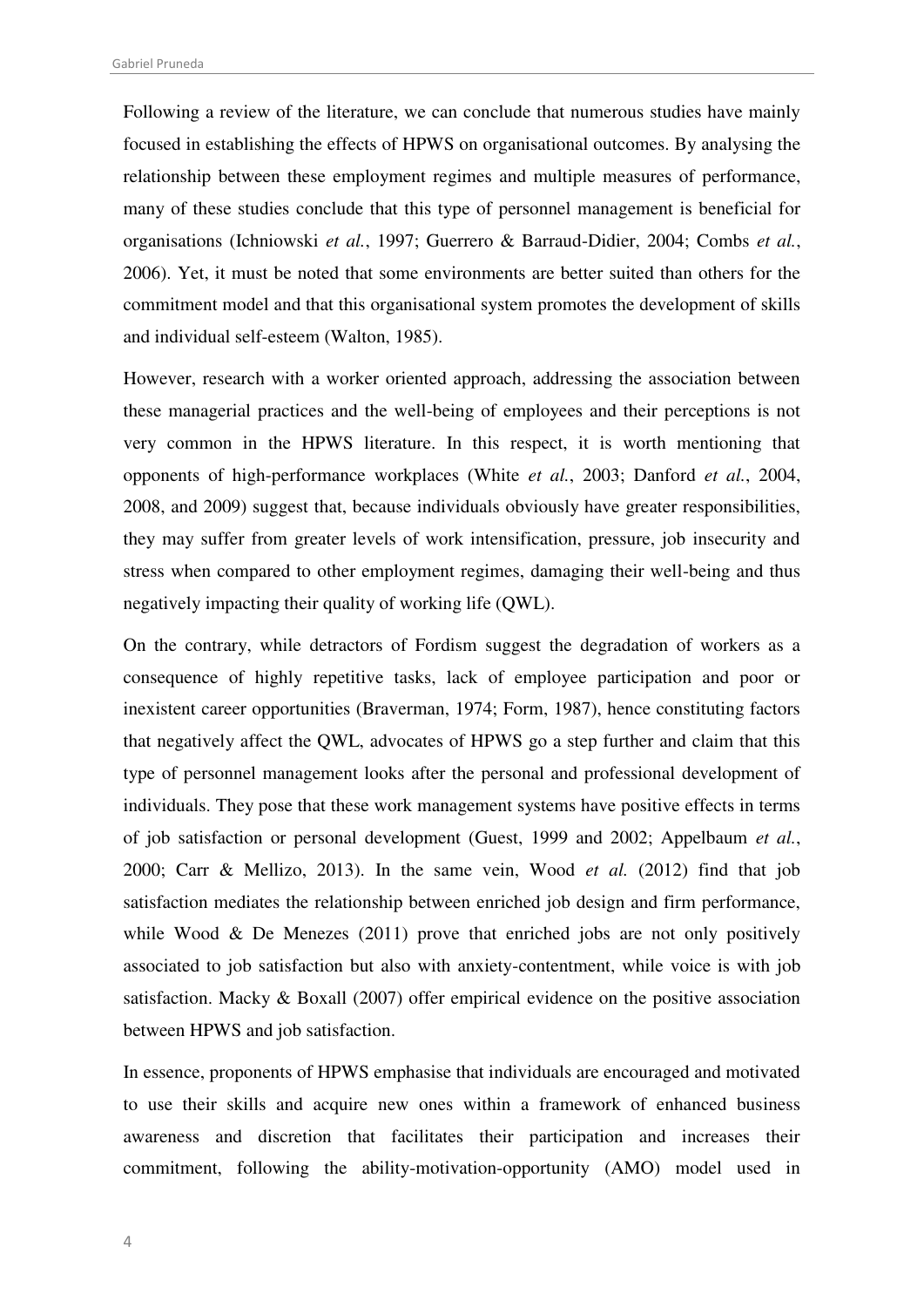Appelbaum *et al.* (2000), which will be discussed next. As a result, higher levels of QWL are bound to emerge when compared to more traditional control-oriented employment regimes, such as Fordism, as a consequence of the changing nature of employment regimes.

Finally, we must also acknowledge the interesting research by an additional group of scholars who draw attention to the implications for workers being mixed or more complex than the commonly agreed presumptions (Godard, 2004). In this line, Ramsay *et al.* (2000) find that, even though high-performing workplaces do not necessarily entail the degradation of work, neither can we assume that high-performance management results in a win-win situation for both organisations and their staff.

### **2.2. The ability-motivation-opportunity framework and HRM bundles**

The AMO model posits that, in order for workers to achieve high job performance levels, they must possess the required skills to do the job (ability), they must be willing to do it (motivation) and the organisation needs to encourage and offer them the necessary support to perform their job (opportunity). In connection to the role of training on the improvement or acquisition of new skills, it is commonly agreed to be positive not only in terms of performance (Jones *et al*., 2009), but also on human capital (Becker, 1962 and 1993).

This basic theoretical framework regarding the conceptualisation of what constitutes a performance-enhancing HR system is the above mentioned AMO model (MacDuffie, 1995; Appelbaum *et al.*, 2000; De Menezes & Wood, 2006; Wood & De Menezes, 2008; Subramony, 2009; Kroon *et al.*, 2013), based on an essentially universalist perspective<sup>1</sup> (Guest, 2011). The AMO model follows the assumption that HRM practices aimed at enhancing employees' commitment, involvement and performance yield synergistic effects when they are coherent and harmonious (MacDuffie, 1995; Shah & Ward, 2003; Subramony, 2009; De Menezes *et al.*, 2010), i.e. when they work together to reach a specific goal. In other words, by combining multiple complementary HRM best practices (Pfeffer, 1998; Marchington & Wilkinson, 2005), synergies between them emerge, thus enhancing their effects. Subsequently, the combined effect on performance will be superior to the sum of the individual effects as a consequence of such synergies (MacDuffie, 1995; Marchington & Wilkinson, 2005; Wood & De Menezes, 2008;

-

<sup>&</sup>lt;sup>1</sup> There may be some exceptions to this, due to factors that may have an impact on the suitability of HRM practices - at least under some circumstances -, such as the type of organisation, the industry and the overall context where the company operates.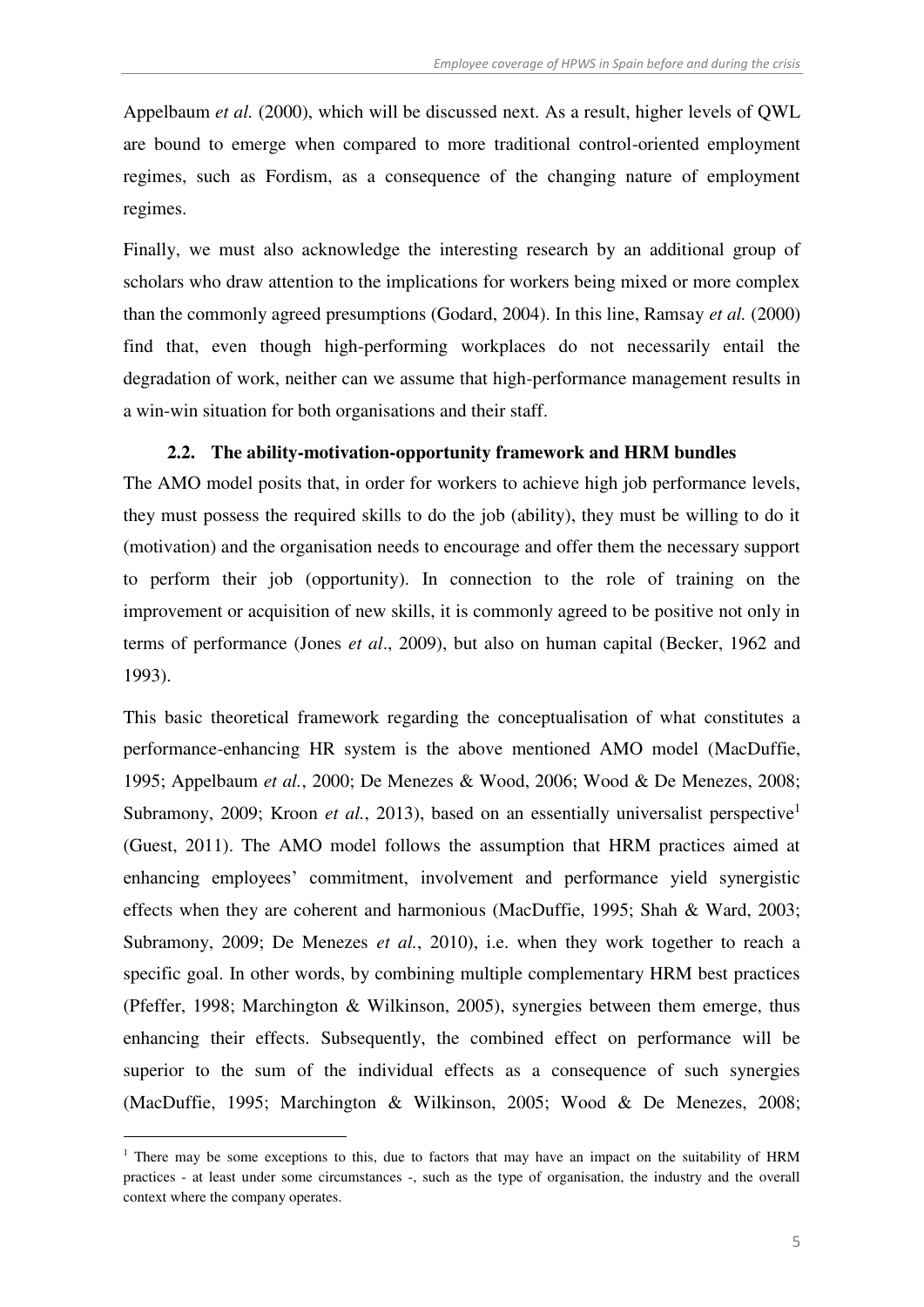Subramony, 2009; De Menezes *et al.*, 2010). Hence, it makes sense to group them together into separate sets of HRM practices, based on the specific objective they pursue. In the literature, these sets of work management practices are usually referred to as HRM *bundles*. A bundle is an aggregate of different HRM practices that share a common goal. The logic behind bundles entails that practices within the same bundle are complementary and reinforce each other's effect, thus resulting in synergies that enhance their global effect on employee behaviour.

A common approach to HRM bundles in the literature entails considering that, in order to achieve higher levels of organisational performance through the discretionary effort of employees, HPWS must contain the three complementary dimensions embedded in the AMO model, each fostering a different HRM policy (MacDuffie, 1995; Appelbaum *et al.*, 2000; Subramony, 2009; Kroon *et al.*, 2013). First, employees need to possess and develop the necessary knowledge, skills and abilities to perform their job properly. Second, they must have their work acknowledged adequately and be effectively incentivised in order to achieve the goals set by the organisation. And third, the organisation has to provide the appropriate settings to facilitate worker participation. Thereby, complementarities among HRM bundles would yield synergistic effects that translate into an enhanced positive impact on organisational performance.

This positive linkage between performance and the configuration of HPWS based on HRM bundles is supported by a growing body of research (MacDuffie, 1995; Wood & De Menezes, 2008; Subramony, 2009; De Menezes *et al.*, 2010; Boxall *et al.*, 2011; Patel *et al*., 2013). MacDuffie (1995) finds that flexible production plants with team-based work systems outperform mass production plants, also pointing out that interactions among bundles of practices further contribute to performance-enhancement. Wood and De Menezes (2008) show how, when considered individually, practices display a tendency to be unrelated to performance and there is lack of synergistic relationships, while they detect a relationship between high-involvement orientation and the level and change in labour productivity. Subramony (2009) concludes that HRM bundles are positively associated to business outcomes, having significantly larger effects than their constituent individual practices. De Menezes *et al.* (2010) state that multiple goals may be achieved by integrating HRM practices, thus resulting in superior firm performance. Boxall *et al.* (2011) establish that engagement and commitment levels are positively associated to performance, while Patel *et al*. (2013) prove that implementing a complementary set of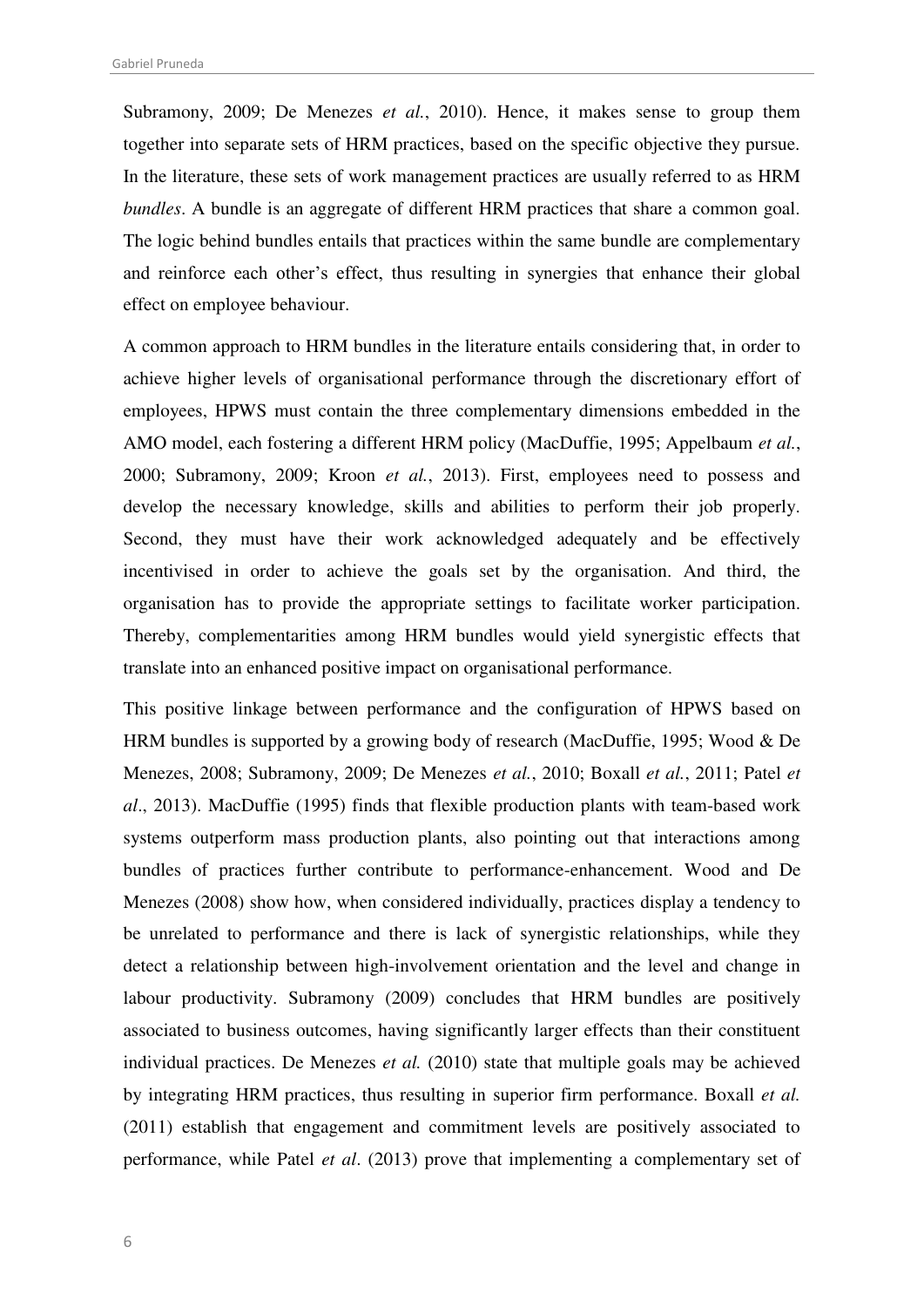high-performance work practices (HPWP) positively contributes to develop the necessary flexibility to achieve firm growth, through efficiency and innovation.

Nevertheless, while positive effects on performance may be expected as a consequence of complementarities between HRM practices, such as selective hiring and extensive training, negative outcomes may be likely to emerge when two or more contradictory practices are implemented, such as fostering teamwork and individual performance based pay.

Regarding the specific bundles when following the AMO model, this translates into three separate yet complementary bundles that account for each of its three dimensions, thus obtaining the *ability bundle*, the *motivation bundle*, and the *opportunity bundle*. As for the selection of the individual practices, and even though the specific practices included in these bundles often differ across studies (Subramony, 2009; Posthuma *et al.*, 2013), there is a relatively widespread agreement on a number of them. In this sense, Pfeffer (1998) identifies the seven basic components that shape the systems that produce benefits through individuals: selective hiring (Combs *et al*., 2006; Camps & Luna-Arocas, 2009), extensive training (Bansal *et al.*, 2001; Guerrero & Barraud-Didier, 2004; Ordiz & Fernández, 2005; Combs *et al*., 2006; Camps & Luna-Arocas, 2009; Scheel *et al*., 2013), wide information sharing on the organisation's performance and financial results (Bansal *et al.*, 2001; Guest, 2002; Combs *et al*., 2006; Della Torre & Solari, 2011), comparatively high contingent pay based on organisational performance (Bansal *et al.*, 2001; Combs *et al*., 2006; Camps & Luna-Arocas, 2009; Gkorezis & Petridou, 2012; Linz & Semykina, 2012; Scheel *et al*., 2013), job security (Godard & Delaney, 2000; Bansal *et al.*, 2001; Rubenstein, 2001; Combs *et al*., 2006; Jones *et al*., 2009; Liu *et al*., 2009; Messersmith & Guthrie, 2010; De Waal & Meingast, 2011; Thompson, 2011; Linz & Semykina, 2012; Wu *et al*., 2013), self-managed teams and decentralization of decision making as the basic principles of organisational design (Bansal *et al.*, 2001; Gupta *et al.*, 2011; Hempel *et al.*, 2012), and reduction of status differences (Bansal *et al.*, 2001; Phillips *et al.*, 2009; Bendersky & Hays, 2012).

Fifteen years later, following an in-depth taxonomy of HPWP drawn from 193 peerreviewed articles published along two whole decades, Posthuma *et al*. (2013) categorised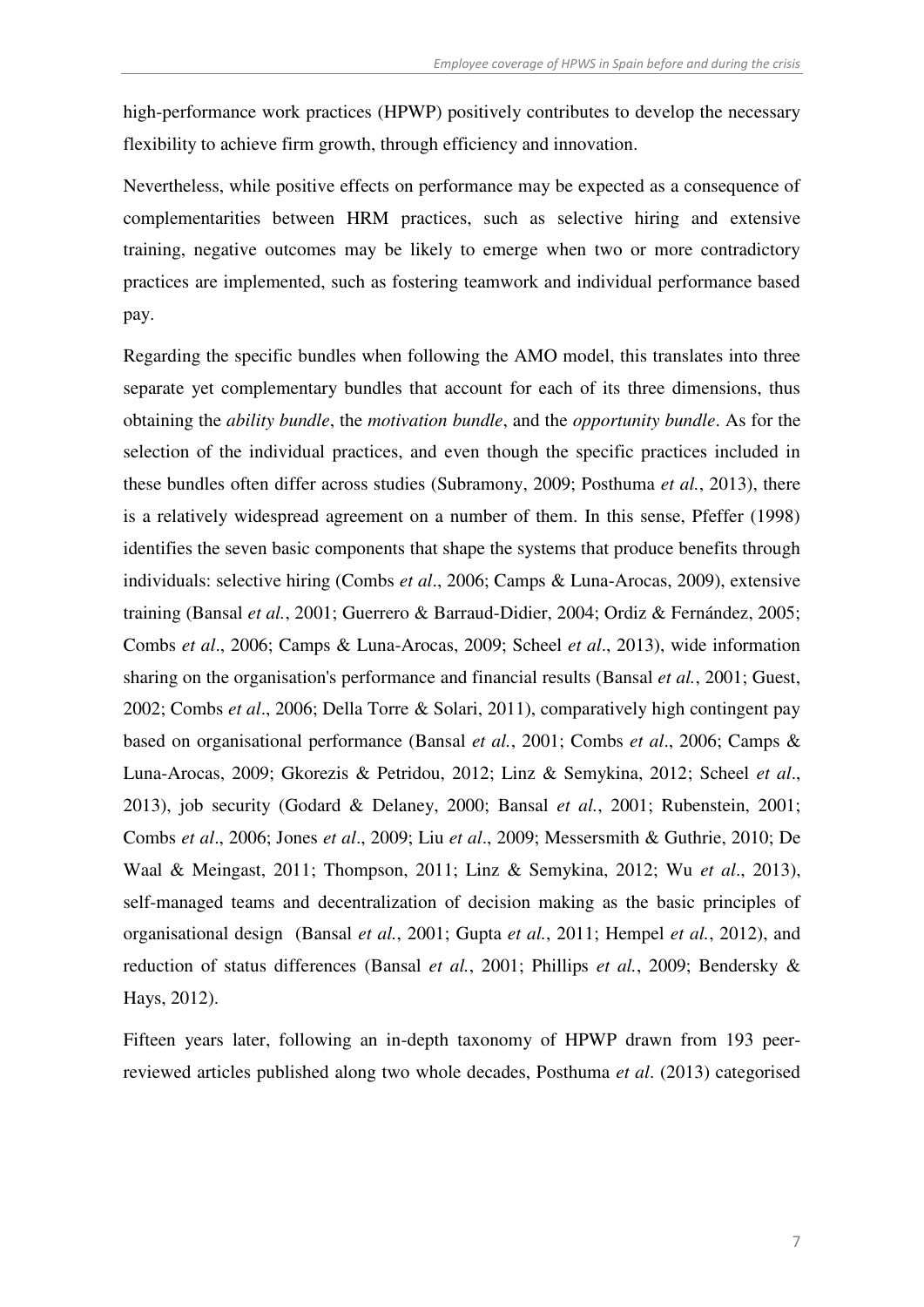the seven components identified by Pfeffer (1998) as being either *core* or *broad* practices in terms of their adoption by organisations across five world regions<sup>2</sup>.

#### **2.3. Additional considerations**

Even though a review of the literature points to HPWS benefitting firm performance (Wood, 2013), there are still multiple issues that need addressing more thoroughly. First, specific HPWP analysed vary from one study to another (Kroon *et al*., 2013; Wood, 2013) and this variety across studies does not allow generalisation (Patterson *et al.*, 2010; Guest, 2011). Second, variables measuring outcomes not only vary from one study to another but additionally they are objective in some cases and subjective in others<sup>3</sup>, consequently leading to different results. Third, there is an over-sampling issue relative to manufacturing (Ichniowski *et al.*, 1997; Patterson *et al.*, 2010) and private sector organisations (Patterson *et al.*, 2010). Fourth, research design frequently suffers from single respondent bias and workers verdict is not often taken into account.

In connection to the issues introduced in the above paragraph, it must be said that simply studying the presence of practices can be misleading, ever since we will not be able to observe their impact on performance if they are not properly implemented. In this sense, Boxall *et al.* (2011) highlight how the gap between management rhetoric and reality is voiced in some research studies, with Wright & Nishi (2007) drawing attention to the existence of a gap between intention and reality. They propose that intended, actual and perceived HR practices do not necessarily match and that it is actually perceived HR practices that have an effect on employee behaviour, which is what ultimately shapes organisational performance. Meanwhile, Brewster *et al*. (2013) state that how employees perceive the practices impacts how they react, while highlighting the central role that line managers play as mediators of the relationship between HRM work practices and organisational performance. In addition, Alfes *et al*. (2013) establish that employee engagement is positively associated with perceived HRM practices, while Boon *et al*. (2011) find strong direct relationships between employee perceptions of HRM practices and employee outcomes.

-

<sup>2</sup>These authors rank as *core* those practices that show at the top of the list in terms of overall frequency, growing tendency and top-30 most frequently cited practices in at least four out of the five world regions considered, while by *broad* they refer to practices that are at the top of the list in terms of overall frequency and meet one of the two additional criteria.

<sup>&</sup>lt;sup>3</sup> Quantifiable measures of performance such as financial performance, firm growth or retention rates, among others, are objective, while subjective measures refer mainly to perceptions of different indicators of performance by general managers, HRM managers or alike.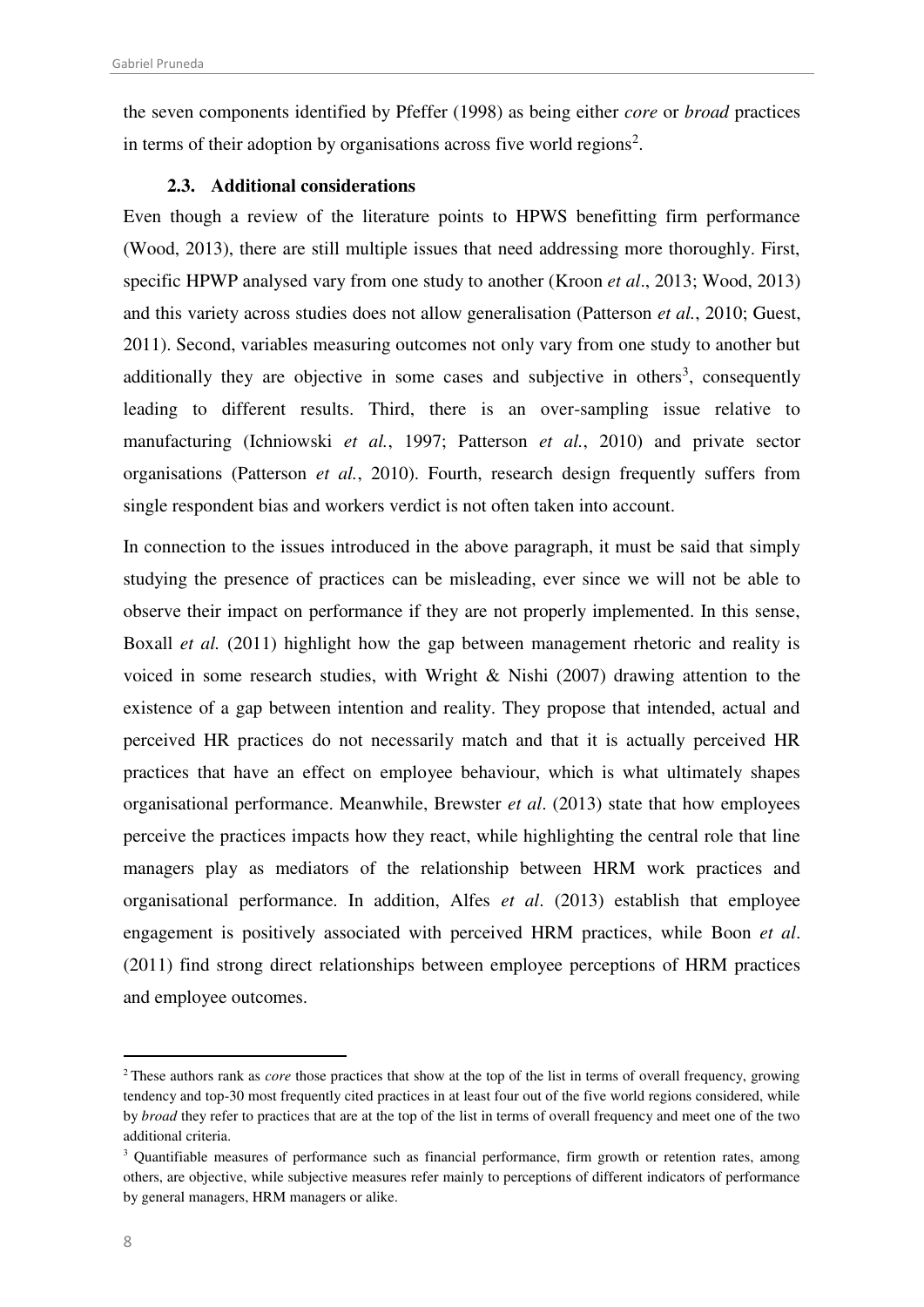Meanwhile, Kehoe & Wright (2010), based on a survey to ten different categories of employees of a large service organisation, obtain that employees' perceptions of HPWS have a positive effect on both organisational citizenship behaviour and intent to remain with the organisation, and a negative effect on absenteeism. These effects are mediated by affective commitment to the organisation. It is precisely by adopting this type of approach that research can help clarifying the processes through which HPWS impact performance, thus shedding some light in what has been termed the *black box* regarding HPWS.

Summing up, whilst research has recurrently shown a connection between HPWS and firm performance, as well as numerous indications of these work practices playing a decisive role on job enrichment, there are still many concerns that must be overcome before we can assert, with no reservations, that HPWS do have a positive impact on organisational performance and employee QWL. In this sense, it is advisable to always bear in mind that the effectiveness of HPWS is subject to how they are perceived by workers, which in turn is dependent on an appropriate implementation. At the same time, it is essential to acknowledge and accept that some trade-offs might be required.

#### **3. OBJECTIVE AND RESEARCH QUESTIONS**

So far, a great number of contributions on HPWS consist on case studies that analyse this modality of HRM within a single organisation and, when research has covered more than one organisation, they often operate in the same industry. However, we aim to expand the existing knowledge by covering the overall Spanish salaried employed population. In this sense, this work will constitute the first comprehensive study on the diffusion of HPWS in Spain, providing empirical evidence both in terms of their degree of implementation depending on the size of the organisation or industry and the typology of individuals under this type of HRM. In addition, special attention will be paid to changes after the beginning of the crisis.

Accordingly, we will see if HPWS in Spain are more widespread in large organisations than in small and medium enterprises (SMEs), as is the case in other countries (Lawler *et al*, 1992; Osterman, 1994; Camps Torres & Luna Arocas, 2008; Sanchís Palacio & Campos Climent, 2010), or whether, on the contrary, their development in the latter has some relevance (Ordiz-Fuertes & Fernández-Sánchez, 2003; Kroon *et al*, 2013), thus enabling for a nationwide study of HPWS in SMEs. The novelty in this regard is that, to the best of our knowledge, this has not been done yet, despite the high interest that it may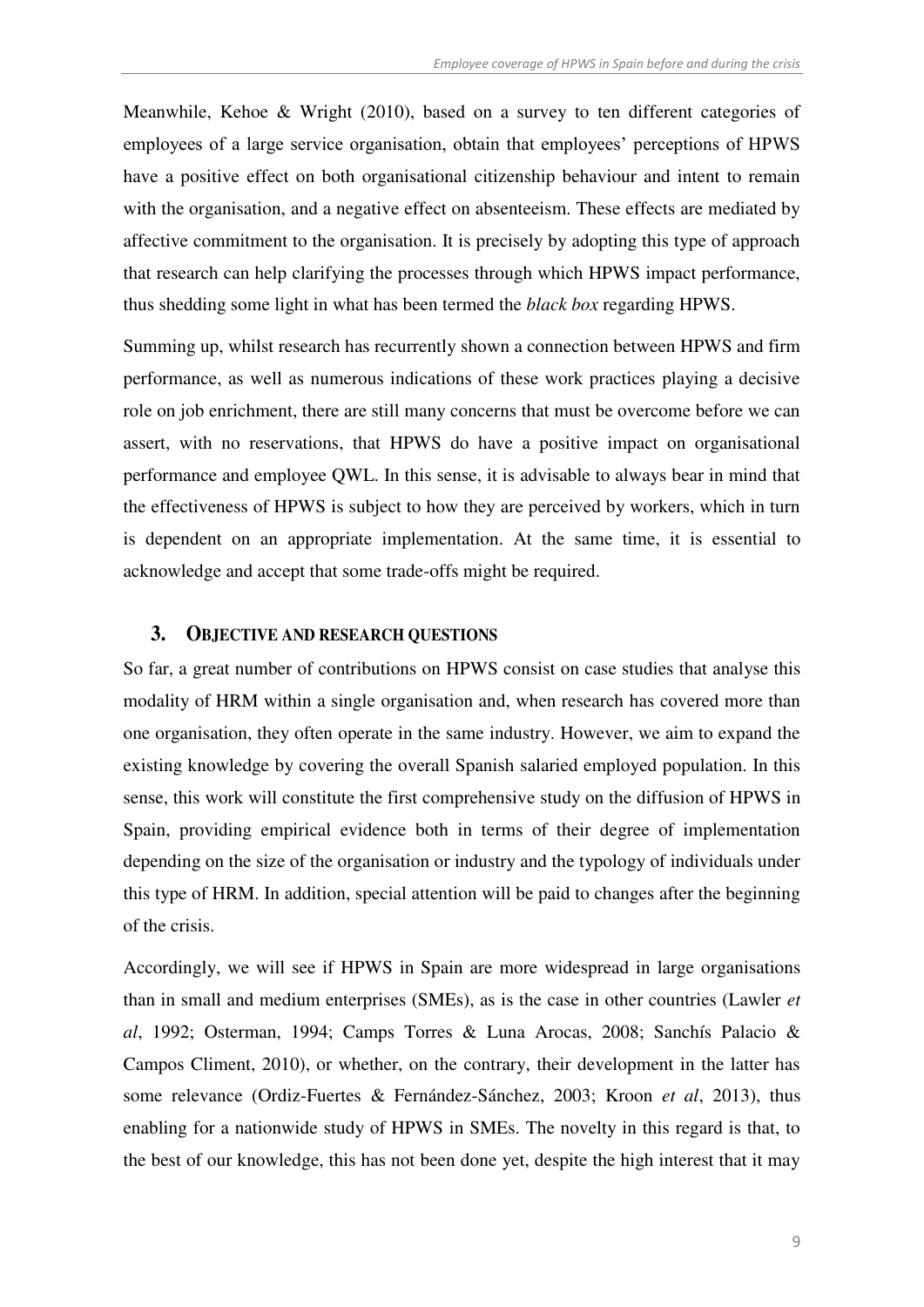have given the structure of the Spanish labour market, where 99.9% of private enterprises are SMEs and 93.8 % are micro enterprises with less than ten workers in 2010 (Eurostat).

In terms of the industry, we will analyse whether HPWS in Spain are more frequent in manufacturing (Lawler *et al*., 1992; Ordiz-Fuertes & Fernández-Sánchez, 2003) and financial (Sanchis Palacio & Campos Climent, 2010) organisations, as concluded by a considerable number of studies on this type of HRM (summary available in Wall & Wood, 2005).

On the other hand, it is necessary to embed this study within the current economic crisis. The Spanish labour market is undergoing profound changes as a result of the severe crisis, leading to the deterioration of the quality of employment. According to the Spanish Labour Force Survey, the massive job destruction has resulted in an unemployment rate of 26% in the first quarter of 2014. This accounts for 3.8 million jobs destroyed since the beginning of the crisis in 2007, when the employed population reached an all-time high of 20.8 million. Given the importance of employment from both an economic and a social perspective, it is of great interest to study the changes that may be taking place in the way that organisations manage their workforce with the backdrop of a change of cycle.

Assuming that the use of HPWS might be adversely affected by the current crisis as a consequence of the additional investment required, we will see to what extent this is actually the case or whether, on the contrary, there is an increase in the use of HRM bundles aimed at enhancing workers' ability, motivation and opportunities. In connection to this second possibility, Pruneda (2015) states that the proportion of employees affected by HPWP related to selective hiring, extensive training, wide information sharing and job security is higher in 2010 when compared to 2006, while in the case of contingent pay the opposite happens. He suggests that the reason behind this may be the fact that it is precisely better jobs that enjoy more chances of survival in a context of job destruction.

Based on both the theoretical and empirical contributions to the literature that point to the beneficial effects of HPWS, the relevance of this research paper is to study this type of personnel management in a context where budgetary allocations for R+D+i are being reduced and organisations might enhance competitiveness by increasing the efficiency of their HRM systems.

Drawn on the above reflections, the main objective of this paper is to provide a comprehensive study of HPWS in Spain based on the AMO framework, thus simultaneously considering three distinct HRM bundles aimed at enhancing workers'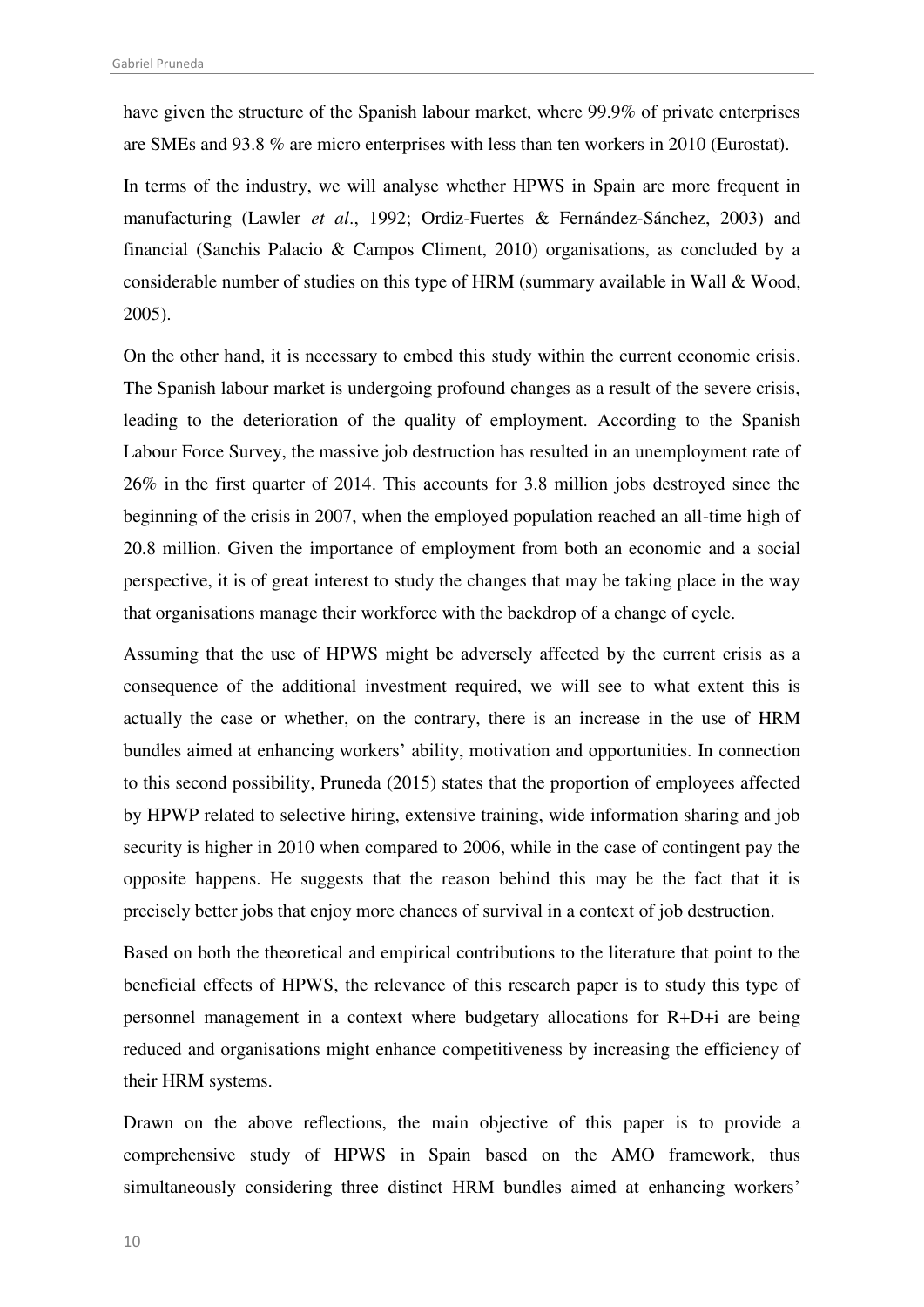ability, motivation and opportunity. This will allow identifying for the first time the group of individuals under this type of personnel management and establish which the main determinants of this modality of HRM are.

In order to achieve this objective, we propose the following research questions, **in terms of employees**:

| Research question 1: to establish the level of implementation of HPWS in the<br>Spanish private sector in terms of organisational, job, and<br>socio-economic characteristics, in order to define the profile<br>of workers who are under this modality of HRM. |
|-----------------------------------------------------------------------------------------------------------------------------------------------------------------------------------------------------------------------------------------------------------------|
| Research question 2: to examine if organisational features, such as industry and<br>size, have a relevant incidence on HPWS in the Spanish<br>private sector.                                                                                                   |
| Research question 3: to determine which are the job characteristics contributing<br>to a greater extent to the presence of HPWS in the Spanish<br>private sector.                                                                                               |
| Research question 4: to learn which are the socio-economic features that display<br>higher explanatory power in terms of HPWS in the Spanish<br><i>private sector.</i>                                                                                          |

The above research questions will be addressed considering the changes that may have taken place over the years 2006-2010.

By providing answers to the above research questions, our research will enable to establish what the panorama of HPWS in Spain is.

#### **4. DATA AND METHODOLOGY**

As a source of information, we will use the QLWS. Its geographical scope is the entire country and it covers persons aged 16 and older living in family households. It is a representative sample of the overall Spanish employed population, covering many aspects regarding working conditions, such as information about the position, work environment, labour relations, education and training, as well as attitudes, perceptions and opinions of individuals. Due to the objective of our research, we disregard workers in the public sector, in the agricultural industry, in the Armed Forces, as well as the self-employed and those who are over 64 years of age.

Thereby, the QLWS is an appropriate tool to address the research questions posed, providing solutions to various methodological criticisms concerning the study of HPWS. In this regard, it is worth mentioning the work by Wall  $& Wood (2005)$ , who argue that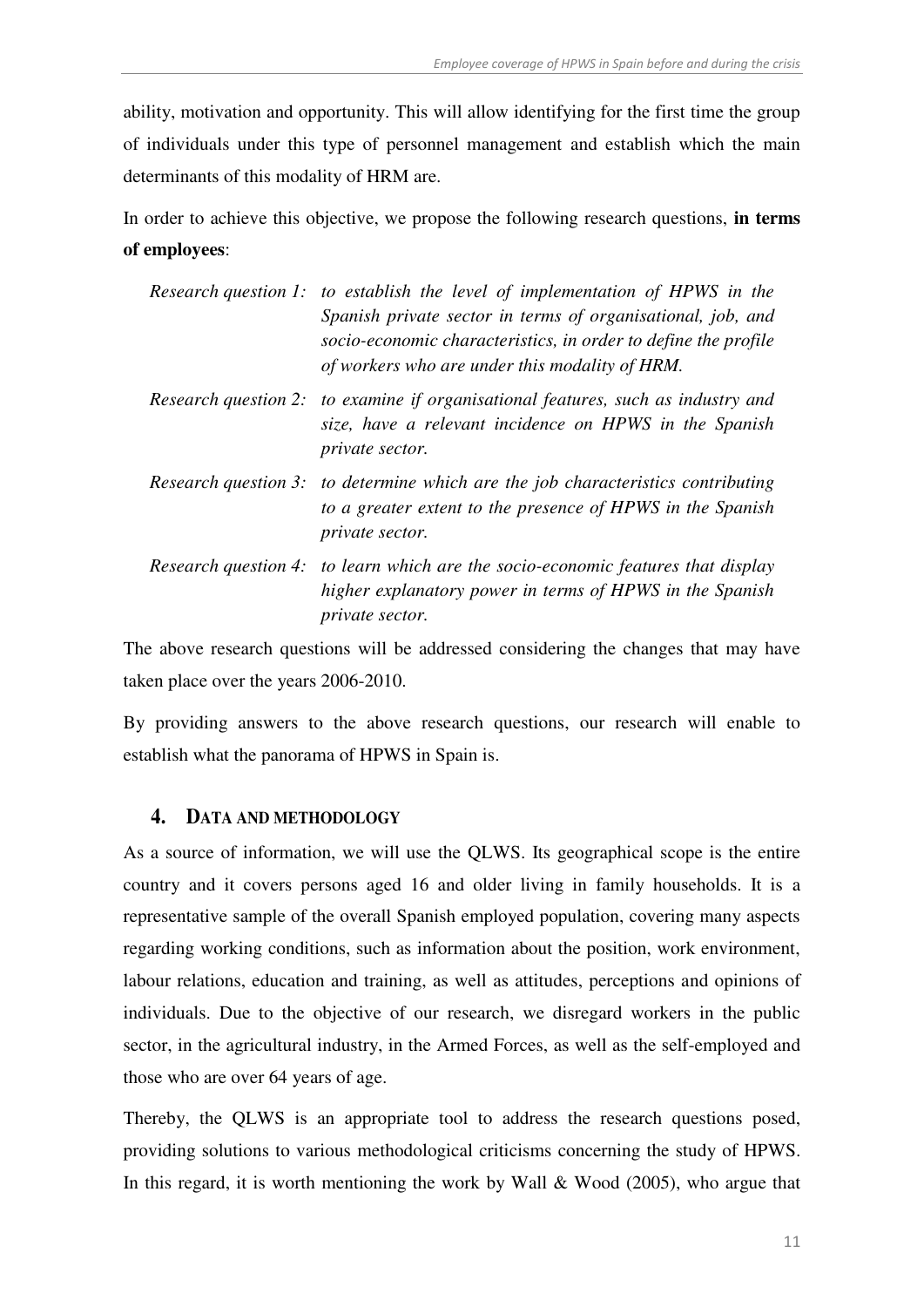the findings in this field of HRM are inconclusive, due in part to the limitations of smallscale funding inherent to social science research, which means that results are restricted to certain types of companies or industries. These authors suggest that, in order to overcome this issue, it is necessary the collaboration of different stakeholders, such as academics, governments, business, workers and professional associations, so that their union allows for a quantitative approach by using a large sample. In this regard, it must be noted that our final sample contains information from a total of 9,086 employees, thus allowing for a quantitative approach.

Moreover, since data collected both before and after the beginning of the crisis is available, the QLWS offers an appropriate framework to monitor changes in the level of implementation of HPWS in the context of the Spanish economic retrenchment. In this sense, the waves of 2006 – containing 4,423 observations – and 2010 – the latest edition, containing 4,663 observations – will be used.

Additionally, being the unit of analysis workers themselves, their perceptions will be accounted for (Wright & Nishi, 2007; Kehoe & Wright, 2010; Alfes *et al*., 2013; Brewster *et al*., 2013), thus allowing for taking into consideration the *worker's verdict*. (Guest, 1999; Glover *et al.*, 2014).

As for the specific work management practices that will be used for our analyses, we will consider nine practices widely agreed to constitute HPWP, partially following Pfeffer (1998) and Posthuma *et al.* (2013). Regarding the grouping of such practices into distinct HRM bundles we will follow the AMO theoretical model. [Graph 1](#page-13-0) offers a visual representation of the composition of each bundle, while further details are presented in the Appendix. Gamma coefficients will be estimated so as to see the level of association between each pair of our three bundles. This will give us an idea about the consistency of our AMO bundles design, through the interrelationships among all three bundles.

As for the methodological approach, we will use these three bundles to build an additive index of HPWS. Additive indexes are commonly used in HPWS research (Guest, 1999; Kehoe & Wright, 2010; Patel *et al*., 2013), constituting a straight forward means to measure the intensity of this type of management, ever since the higher the score, the greater the number of HPWP that are simultaneously implemented. In this study, we will use a dichotomous composite index so as to clearly differentiate between workers affected by HPWS from those who are not.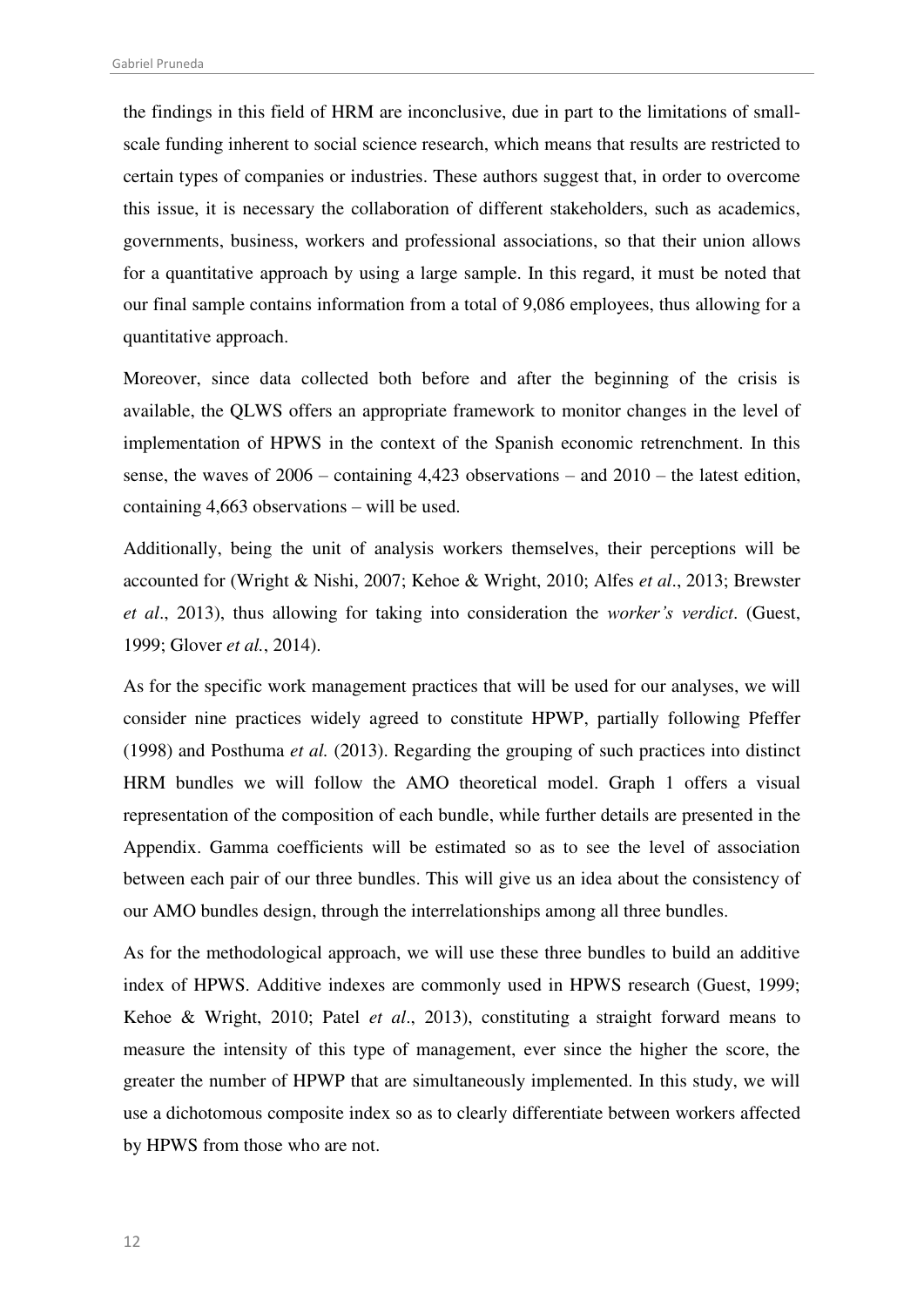<span id="page-13-0"></span>

**Graph 1. HPWPs by HRM bundle** 

Source: own elaboration from the literature on HPWS and *bundles*.

First, based on outcomes drawn from descriptive statistics, we will establish the scope of HPWS in Spain, through the simultaneous presence of HPWP comprised in each HRM bundle. Therefore, we will be able to analyse in which industries and types of organisations this form of personnel management is more widespread, as well as the typology of workers who are covered by it.

Next, logit models will be used to estimate the determinants of this modality of HRM, where the dependent variable will be the composite index measuring the simultaneous presence of each of the three HRM bundles. Independent variables will cover workers socio-economic features, as well as job and organisation characteristics. Also, in order to include the effects of the economic cycle, the annual regional unemployment rate will be included as an independent variable.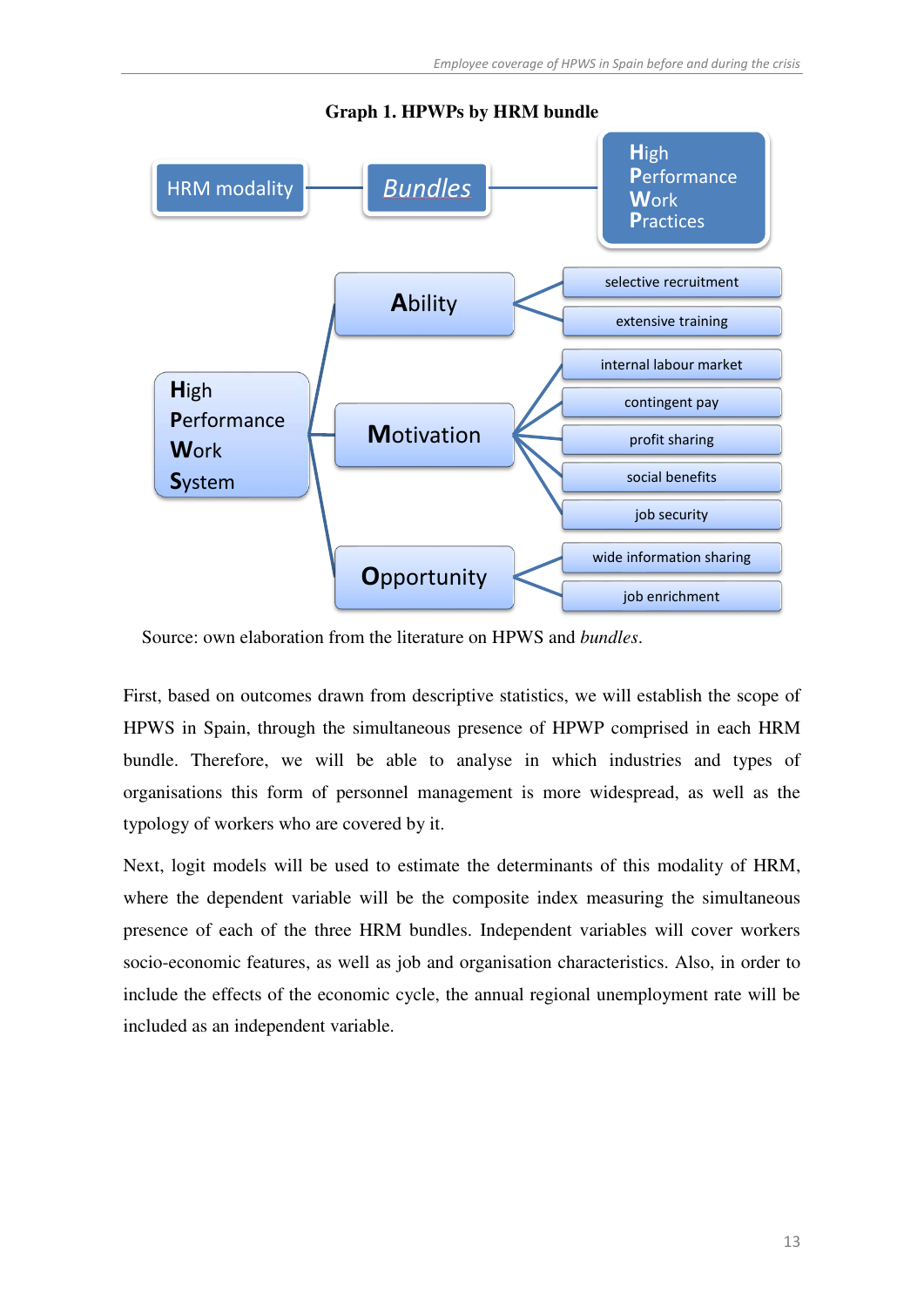### **5. RESULTS AND DISCUSSION**

#### **5.1. Gamma coefficients**

As we can see in [Table 1,](#page-14-0) Gamma coefficients estimated for each pair of the three bundles range between 0.395 and 0.568, indicating high levels of positive association. These results indicate that the association between each pair of HRM bundles representative of the ability, motivation, and opportunity dimensions of HPWS is strong in both 2006 and 2010. In other words, this analysis supports the AMO framework as an appropriate approach to study HPWS.

<span id="page-14-0"></span>

| 2006 | А                        | М                        |                          | 2010 | А                        | М      |                          |
|------|--------------------------|--------------------------|--------------------------|------|--------------------------|--------|--------------------------|
| А    | $\overline{\phantom{0}}$ | 0.5684                   | 0.4358                   | A    | $\overline{\phantom{a}}$ | 0.4670 | 0.3950                   |
| М    |                          | $\overline{\phantom{a}}$ | 0.4838                   | M    |                          | -      | 0.5073                   |
| О    |                          |                          | $\overline{\phantom{0}}$ | O    |                          |        | $\overline{\phantom{0}}$ |

**Table 1. HRM bundles based on the AMO model: Gamma coefficients** 

Source: own elaboration from the QLWS, waves 2006 and 2010.

#### **5.2. Descriptive analysis**

[Table 2](#page-15-0) contains the means of variables that measure different organisational, job and personal characteristics relative to workers who are simultaneously affected by ability-, motivation- and opportunity-enhancing HRM bundles, based on our methodological design. Additionally, [Table 2](#page-15-0) also includes the same information for those who are not affected by a HPWS, in order to offer a clear picture of the overall composition of the Spanish employed population.

It can be seen that, before the outbreak of the crisis, individuals under HPWS based on the AMO framework are mainly found in large organisations and in the manufacturing and other services industries, in line with the literature (Lawler *et al*., 1992; Osterman, 1994; Ordiz-Fuertes & Fernández-Sánchez, 2003; Camps Torres & Luna Arocas, 2008; Sanchís Palacio & Campos Climent, 2010). In terms of job characteristics, this type of HRM is more widespread among employees with no subordinates; support technicians; full-timers; who usually work long hours; whose organisational tenure is of nearly ten years on average; whose monthly net income ranges from  $1,200$  to  $2,100 \epsilon$ ; and non-union members. These features denote high quality jobs, especially given that the net monthly pay of over half of employees who are not affected by HPWS ranges from 600 to 1,200€.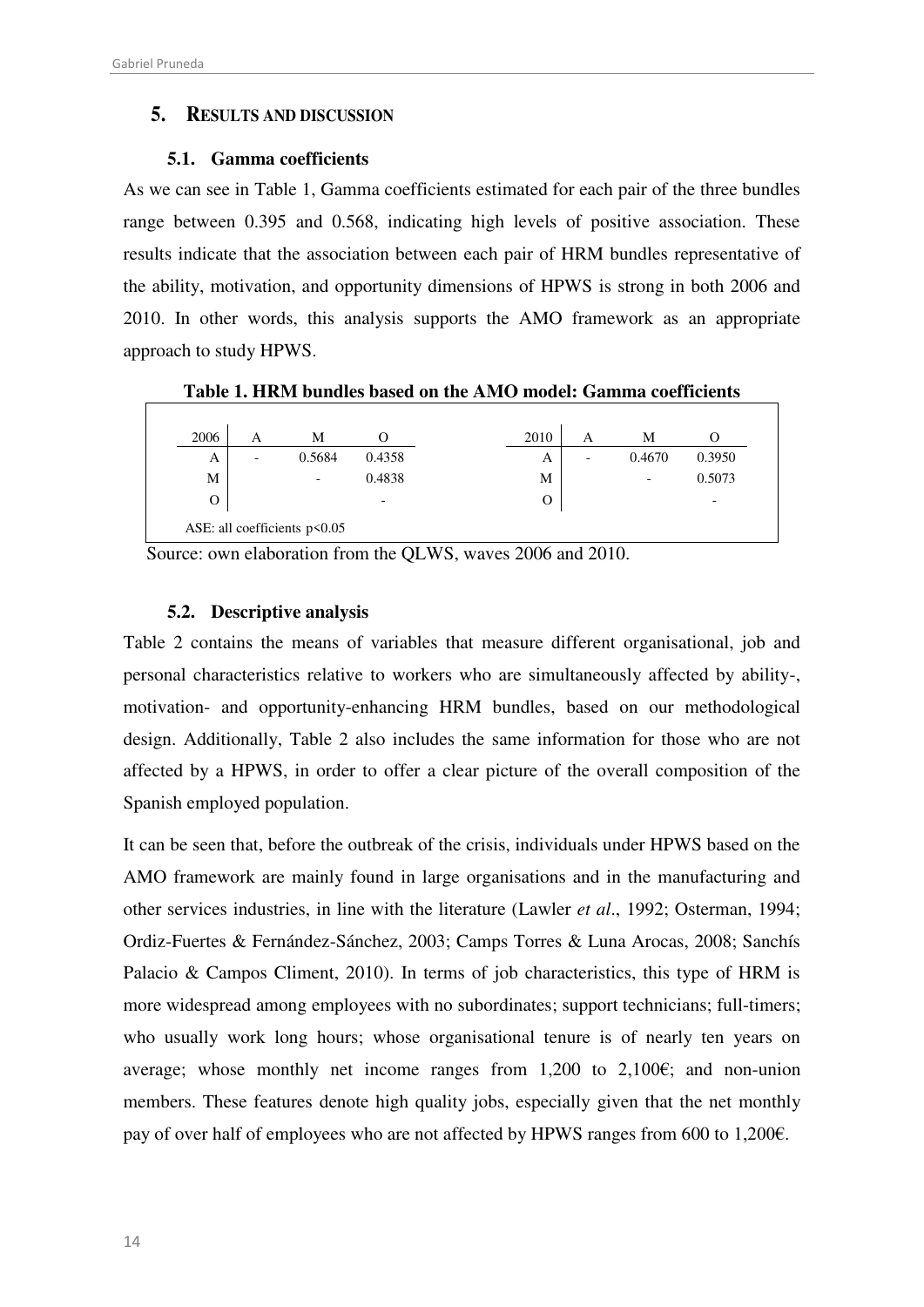<span id="page-15-0"></span>

| radic 2. Descriptive statistics        |              |              |              |              |              |              |              |                      |  |
|----------------------------------------|--------------|--------------|--------------|--------------|--------------|--------------|--------------|----------------------|--|
|                                        |              |              | HPWS (AMO)   |              |              |              |              | <b>NO HPWS (AMO)</b> |  |
| Variables                              |              | 2006         |              | 2010         |              | 2006         |              | 2010                 |  |
|                                        | Mean         | S.D.         | Mean         | S.D.         | Mean         | S.D.         | Mean         | S.D.                 |  |
| Size of the organisation (employees)   | .097         | .296         |              | .338         |              | .469         | .335         | .472                 |  |
| $1 - 10$<br>$11 - 50$                  | .189         | .392         | .131<br>.194 | .396         | .328<br>.242 | .429         | .254         | .435                 |  |
| $51 - 250$                             | .171         | .377         | .194         | .396         | .151         | .358         | .161         | .367                 |  |
| > 250                                  | .543         | .498         | .480         | .500         | .279         | .448         | .250         | .433                 |  |
| <b>Activity sector</b>                 |              |              |              |              |              |              |              |                      |  |
| Manufacturing                          | .259         | .438         | .258         | .438         | .245         | .430         | .200         | .400                 |  |
| Construction                           | .105         | .306         | .082         | .275         | .137         | .344         | .106         | .307                 |  |
| Trade                                  | .144         | .352         | .153         | .360         | .175         | .380         | .183         | .386                 |  |
| Transport                              | .063         | .243         | .035         | .183         | .066         | .249         | .054         | .226                 |  |
| Hospitality                            | .046         | .210         | .066         | .248         | .086         | .280         | .103         | .304                 |  |
| Health and education                   | .120         | .325         | .131         | .337         | .122         | .328         | .099         | .299                 |  |
| Other services                         | .263         | .440         | .275         | .447         | .168         | .374         | .256         | .436                 |  |
|                                        |              |              |              |              |              |              |              |                      |  |
| Job rank<br>Employee, no subordinates  | .595         | .491         | .622         | .485         | .851         |              | .836         | .370                 |  |
| Middle manager                         | .347         | .476         | .343         | .475         | .139         | .356<br>.346 | .148         | .355                 |  |
| Director                               | .058         | .233         | .035         | .184         | .010         | .099         | .016         | .125                 |  |
| Occupation                             |              |              |              |              |              |              |              |                      |  |
| Directors                              | .067         | .249         | .094         | .292         | .017         | .130         | .025         | .157                 |  |
| Technicians & scientific professionals | .171         | .377         | .159         | .365         | .069         | .253         | .081         | .274                 |  |
| Support technicians                    | .263         | .440         | .254         | .435         | .119         | .324         | .138         | .345                 |  |
| Administrative                         | .122         | .327         | .091         | .288         | .116         | .321         | .089         | .285                 |  |
| Bars and restaurants staff             | .109         | .311         | .146         | .353         | .182         | .386         | .221         | .415                 |  |
| Craftsmen & qualified workers          | .150         | .357         | .141         | .349         | .201         | .401         | .172         | .378                 |  |
| Assemblers                             | .071         | .256         | .071         | .257         | .127         | .334         | .125         | .330                 |  |
| Non-qualified workers                  | .048         | .214         | .044         | .206         | .167         | .373         | .148         | .355                 |  |
| <b>Supervises</b>                      |              |              |              |              |              |              |              |                      |  |
| N <sub>o</sub><br>Yes                  | .626<br>.374 | .484<br>.484 | .668<br>.332 | .471<br>.471 | .887<br>.113 | .316<br>.316 | .863<br>.137 | .344<br>.344         |  |
| <b>Working day</b>                     |              |              |              |              |              |              |              |                      |  |
| Part-time                              | .073         | .260         | .092         | .289         | .174         | .379         | .189         | .391                 |  |
| Full-time                              | .927         | .260         | .908         | .289         | .826         | .379         | .811         | .391                 |  |
| Long hours                             |              |              |              |              |              |              |              |                      |  |
| Never                                  | .224         | .417         | .240         | .427         | .383         | .486         | .333         | .471                 |  |
| Occasionally                           | .260         | .438         | .524         | .499         | .238         | .426         | .453         | .498                 |  |
| At least half of the days              | .426         | .495         | .120         | .325         | .312         | .463         | .083         | .276                 |  |
| Always                                 | .090         | .287         | .115         | .319         | .068         | .251         | .130         | .337                 |  |
| Organisational tenure (years)          | 9.902        | 9.715        | 11.189       | 9.816        | 6.966        | 8.764        | 8.010        | 8.685                |  |
| Monthly net income $(\epsilon)$        |              |              |              |              |              |              |              |                      |  |
| < 600                                  | .029         | .167         | .021         | .142         | .145         | .352         | .110         | .312                 |  |
| $600 - 1,200$<br>$1,201 - 2,100$       | .332<br>.455 | .471<br>.498 | .340<br>.467 | .474<br>.499 | .592<br>.227 | .491<br>.419 | .518<br>.332 | .500<br>.471         |  |
| $2,101 - 3,000$                        | .146         | .353         | .127         | .333         | .026         | .161         | .030         | .171                 |  |
| > 3,000                                | .039         | .193         | .045         | .208         | .009         | .093         | .011         | .102                 |  |
| <b>Unionised</b>                       |              |              |              |              |              |              |              |                      |  |
| No                                     | .781         | .414         | .800         | .400         | .852         | .355         | .860         | .347                 |  |
| Yes                                    | .219         | .414         | .200         | .400         | .148         | .355         | .140         | .347                 |  |
|                                        |              |              |              |              |              |              |              |                      |  |
| <b>Sex</b>                             |              |              |              |              |              |              |              |                      |  |
| Female                                 | .292         | .454         | .338         | .473         | .440         | .496         | .463         | .499                 |  |
| Male                                   | .708         | .454         | .662         | .473         | .560         | .496         | .537         | .499                 |  |
| Country of birth                       |              |              |              |              |              |              |              |                      |  |
| Abroad<br>Spain                        | .052<br>.948 | .221<br>.221 | .075<br>.925 | .264<br>.264 | .100<br>.900 | .301<br>.301 | .146<br>.854 | .353<br>.353         |  |
| Age (vears)                            | 37.490       | 1.278        | 38.961       | 1.157        | 36.962       | 11.480       | 39.101       | 1.655                |  |
| <b>Education</b>                       |              |              |              |              |              |              |              |                      |  |
| < Secondary                            | .251         | .434         | .218         | .413         | .477         | .499         | .417         | .493                 |  |
| Vocational training                    | .224         | .417         | .279         | .449         | .218         | .413         | .263         | .440                 |  |
| Secondary                              | .133         | .339         | .137         | .344         | .147         | .354         | .137         | .344                 |  |
| University                             | .392         | .488         | .366         | .482         | .158         | .365         | .183         | .387                 |  |
| <b>NUTS 1 region</b>                   |              |              |              |              |              |              |              |                      |  |
| Northwest                              | .079         | .271         | .116         | .320         | .098         | .297         | .091         | .288                 |  |
| Northeast                              | .109         | .311         | .118         | .323         | .107         | .309         | .107         | .309                 |  |
| Madrid                                 | .201         | .401         | .204         | .403         | .170         | .376         | .176         | .381                 |  |
| Center                                 | .070         | .255         | .091         | .288         | .090         | .286         | .108         | .311                 |  |
| East                                   | .370         | .483         | .319         | .466         | .311         | .463         | .310         | .463                 |  |
| South & Canary Islands                 | .171         | .376         | .152         | .359         | .224         | .417         | .207         | .406                 |  |
| Observations                           | 771          |              | 978          |              | 3,470        |              |              | 3,525                |  |
| n (weighted)                           |              | 1,948,156    |              | 2,339,719    | 9,329,199    |              |              | 8,095,064            |  |
|                                        |              |              |              |              |              |              |              |                      |  |

**Table 2. Descriptive statistics** 

Source: own elaboration from the QLWS, waves 2006 and 2010.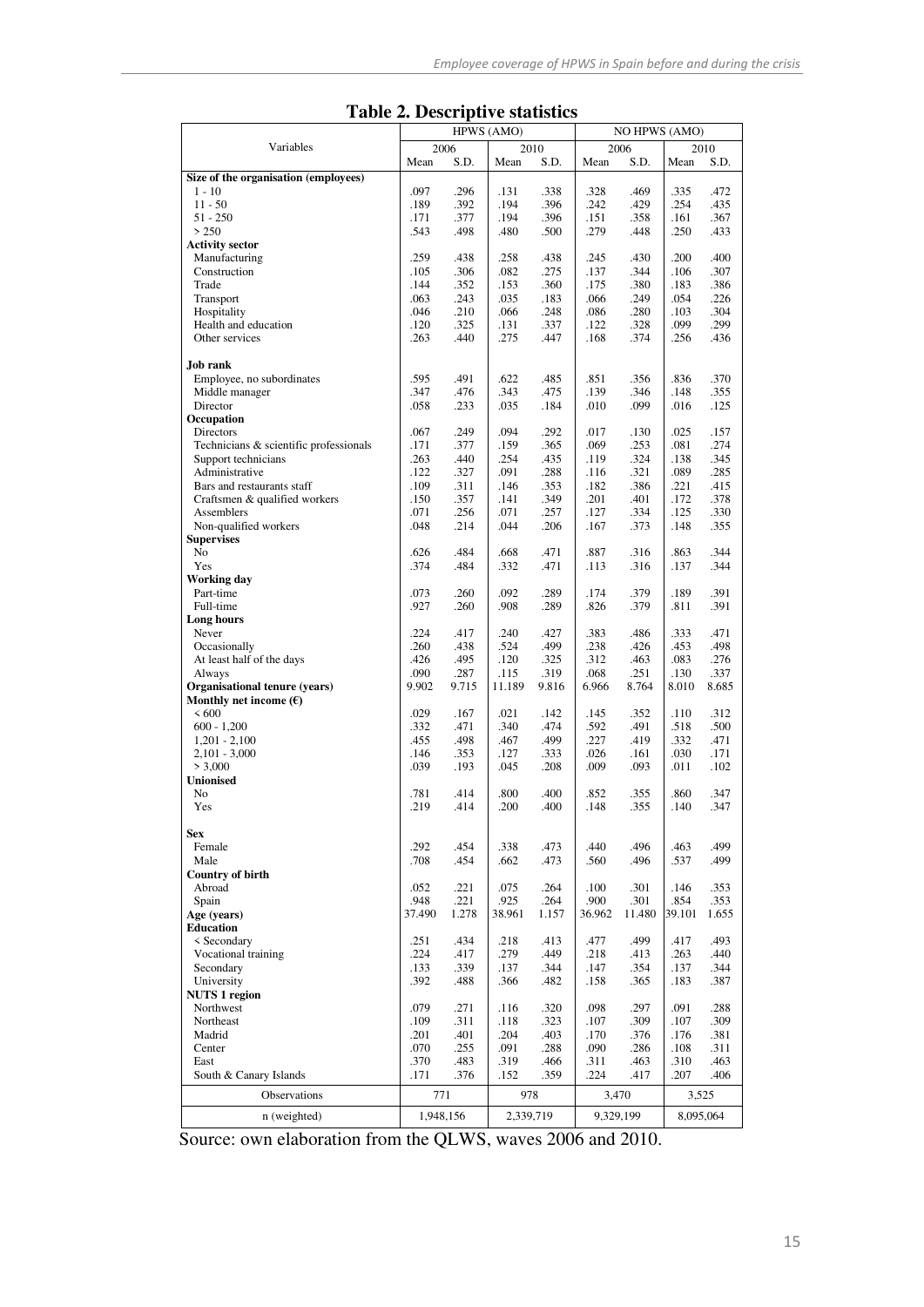As for the personal characteristic of employees who are subject to HPWS in Spain, men; those who were born in Spain; university graduates; people in their late thirties; and individuals who have their residence in the Mediterranean coast of the country, followed by those who live in Madrid, display the greatest frequencies. This profile indicates highly-qualified workers in the prime of their working life. Four years later, three into the crisis, the picture does not change considerably.

Nevertheless, there are some particular differences that need be acknowledged. First, both average age and organisational tenure increase. Second, differences according to the position in the hierarchy of the organisational structure increase, although the observed tendency remains the same, i.e. the lower the job rank the greater the share of employees under HPWS. This is also supported by an increase of the gap between supervisory and non-supervisory jobs. Third, by comparing 2006 and 2010 frequencies, we detect that differences decrease considerably between men and women, but also with regard to the size of the organisation, between full- and part-timers, and among regions. Finally, it is noticeable how HPWS in 2010 are more frequent for employees who work long hours occasionally.

However, even though men still outmatch women, it must be pointed out that the destruction of lower quality jobs, which primarily affected men and young workers, is behind a number of the above variations. This is supported by the data contained in [Table](#page-17-0)  [3,](#page-17-0) displaying the trend for both HPWS and non-HPWS workers along the years 2006- 2010. It can be observed that the share of salaried employees in the private sector affected by HPWS in Spain rises from 17.27% in 2006 to 22.42% 2010. The figures for 2007, 2008 and 2009 are, respectively, 18.29%, 20.14% and 24.77%. What is really remarkable is that, behind this increase, there is more than the massive destruction of low quality jobs brought by the economic crisis. By weighting our data, it can be established that employed individuals under HPWS rose 20% along the years 2006-2010, while those who are not affected by this type of HRM decreased 13% in the same period<sup>4</sup>.

Consequently, not only our results mirror the destruction of lower quality jobs during the economic crisis, but they also indicate that HPWS are more widely spread among employees in the Spanish private sector during economic retrenchment, thus providing empirical support to the assumption that HPWS are stronger in difficult times and even

-

<sup>&</sup>lt;sup>4</sup> As highlighted in the previous section, it must be noted that this study does not consider the whole employed population in Spain, since self-employed workers, the public sector, the agricultural industry, the Armed Forces, and those individuals over 64 years of age are excluded.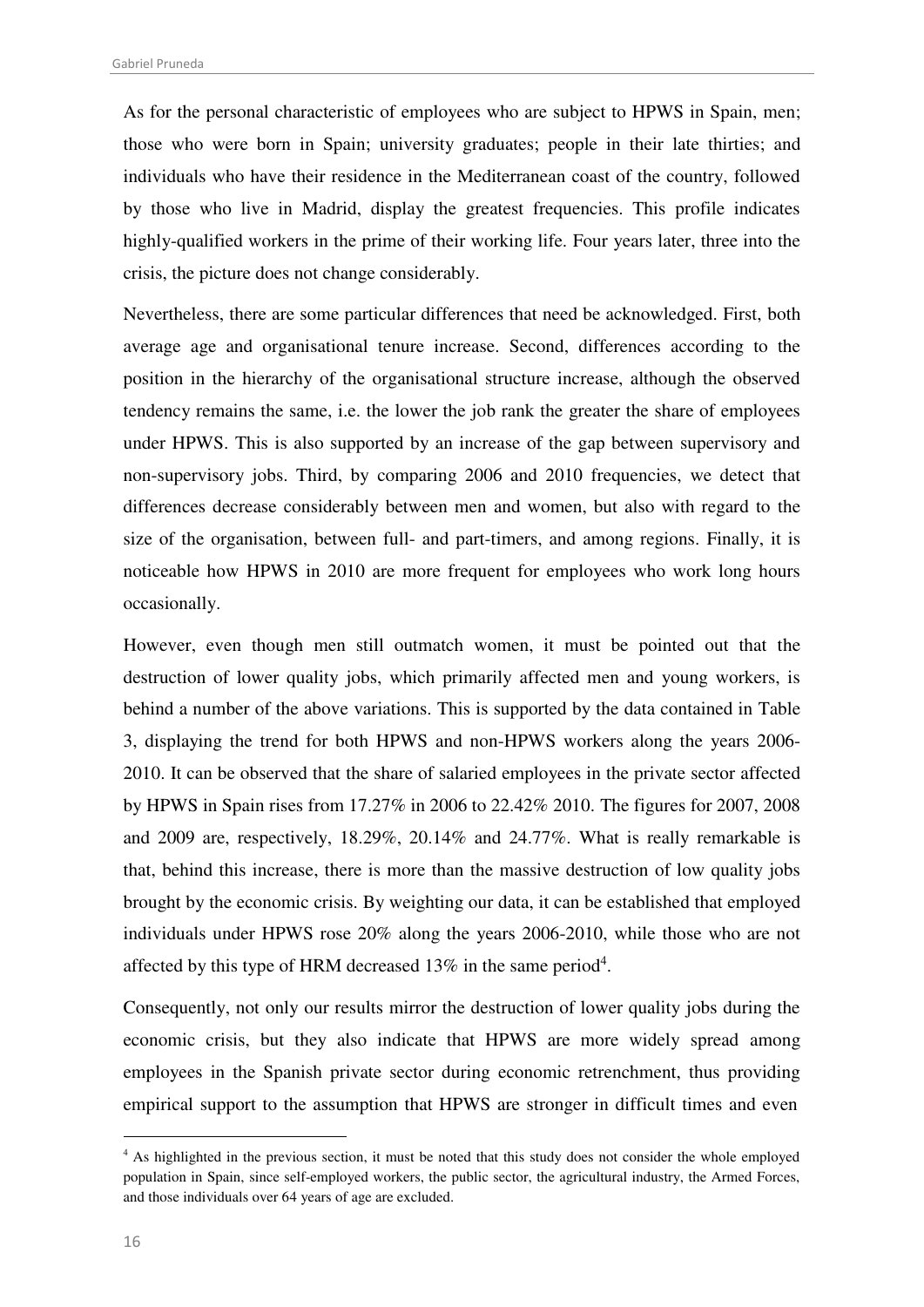|                        |            |            | weighted uata) |            |            |          |
|------------------------|------------|------------|----------------|------------|------------|----------|
|                        | 2006       | 2007       | 2008           | 2009       | 2010       |          |
| Total                  | 11,277,356 | 11.844.222 | 11.876.220     | 10,317,209 | 10,434,783 |          |
| <b>HPWS</b>            | 1.948.156  | 2,166,176  | 2,391,676      | 2,555,338  | 2,339,719  |          |
| No HPWS                | 9.329.199  | 9,678,046  | 9,484,545      | 7,761,871  | 8,095,064  | Total    |
| Yes (annual variation) |            | 0.112      | 0.104          | 0.068      | $-0.084$   | 0.201    |
| No (annual variation)  |            | 0.037      | $-0.020$       | $-0.182$   | 0.043      | $-0.132$ |

<span id="page-17-0"></span>**Table 3. Evolution of private sector employees in Spain: HPWS vs non-HPWS (weighted data)** 

Source: own elaboration from the QLWS, waves from 2006 to 2010.

contribute positively to job generation. These interesting outcomes allow answering the question in the title: this type of personnel management is fairly widespread in the Spanish private sector, and even more so three years into the crisis.

Nevertheless, despite the fact that there have been some variations in terms of employees under a high-performance managerial system along the period 2006-2010, the core characterisation of these workers when it comes to personal, job, and organisation features is practically identical. Hence, in order to answer the first research question, posing to establish the frequencies of HPWS workers in terms of organisational, job and personal features, the descriptive statistics analysed above confirm that this type of HRM is more often found in the manufacturing and services industries, as well as in larger organisations. In terms of the characteristics of the position itself, our results indicate relatively high quality jobs: salaries, qualification requirements and organisational tenure all above than average, and full time positions. Finally, the greatest share of HPWS in the Spanish private sector, regarding the socio-economic features of individuals, is found among men, workers in their late thirties, Spain-born employees, and highly educated people.

#### **5.3. Logistic regression results**

[Table 4](#page-18-0) contains the results of the two regressions performed, one with 2006 data, and the other with 2010 data. The dependent variable takes the value 1 if individuals are affected by a HPWS based on the AMO model according to our design. Otherwise its value will be zero. As we have seen in the previous section, the independent variables include a number of personal, job and organisation characteristics that may explain differences on the probability to be under a HPWS following the AMO approach. We use odds ratios to present our results in an orderly fashion to facilitate their interpretation, thus allowing us to quantify the increase or decrease in the probability of individuals being subject to HPWS, when compared to the category of reference.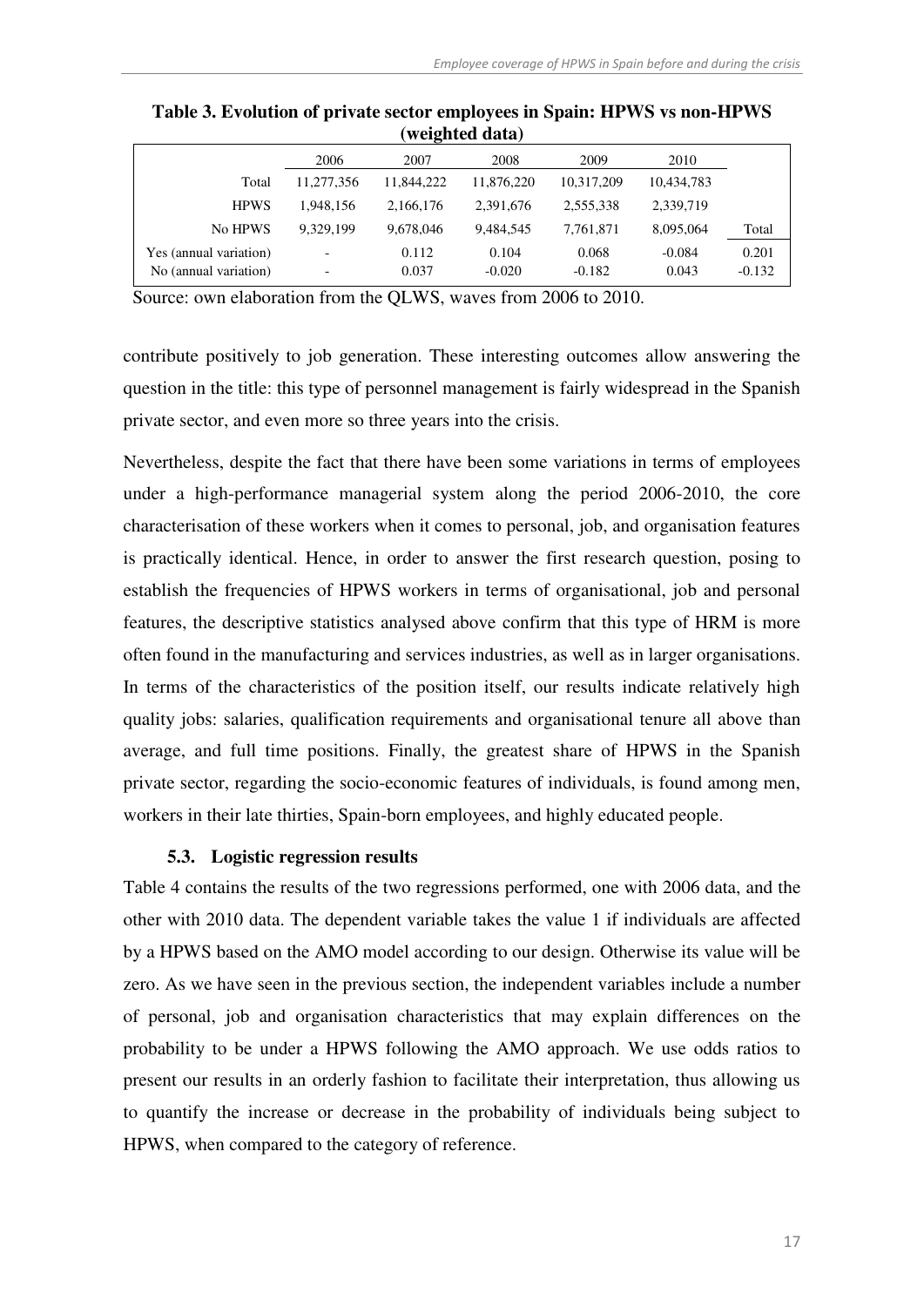<span id="page-18-0"></span>

|                                                                                                     | 2006               |      | 2010           |      |  |  |
|-----------------------------------------------------------------------------------------------------|--------------------|------|----------------|------|--|--|
| Variables <sup>¤</sup>                                                                              | odds ratio         | s.e. | odds ratio     | s.e. |  |  |
| Size of the organisation $(CR: 1 - 10)$                                                             |                    |      |                |      |  |  |
| $11 - 50$                                                                                           | 1.996*             | .006 | $1.601*$       | .004 |  |  |
| $51 - 250$                                                                                          | $2.218*$           | .008 | $2.232*$       | .006 |  |  |
| > 250                                                                                               | 4.088*             | .012 | $3.503*$       | .009 |  |  |
| <b>Activity sector (CR: trade)</b>                                                                  |                    |      |                |      |  |  |
| Manufacturing                                                                                       | 1.077*             | .003 | 1.083*         | .003 |  |  |
| Construction                                                                                        | $1.123*$           | .005 | .889*          | .003 |  |  |
| Transport                                                                                           | .639*              | .003 | $.623*$        | .003 |  |  |
| Hospitality                                                                                         | .953*              | .005 | $1.057*$       | .004 |  |  |
| Health and education                                                                                | 1.108*             | .004 | $1.226*$       | .004 |  |  |
| Other services                                                                                      | 1.389*             | .005 | .929*          | .003 |  |  |
| <b>Job rank (CR: director)</b>                                                                      |                    |      |                |      |  |  |
| Employee, no subordinates                                                                           | 1.117*             | .009 | $1.265*$       | .009 |  |  |
| Middle manager                                                                                      | $.886*$            | .006 | 1.902*         | .011 |  |  |
| <b>Occupation (CR: directors)</b>                                                                   |                    |      |                |      |  |  |
| Technicians & scientific professionals                                                              | .970*              | .006 | $.503*$        | .002 |  |  |
| Support technicians                                                                                 | 1.489*             | .009 | .660*          | .003 |  |  |
| Administrative staff                                                                                | 1.354*             | .009 | $.383*$        | .002 |  |  |
| Bars & restaurants staff                                                                            | 1.194*             | .008 | $.339*$        | .002 |  |  |
| Craftsmen & qualified workers                                                                       | $.788*$            | .005 | $.296*$        | .001 |  |  |
| Assemblers                                                                                          | $.508*$            | .003 | $.209*$        | .001 |  |  |
| Non-qualified workers                                                                               | $.508*$            | .004 | $.217*$        | .001 |  |  |
| Supervises (CR: no)                                                                                 |                    |      |                |      |  |  |
| Yes                                                                                                 | $2.748*$           | .015 | 1.004          | .005 |  |  |
| Working day (CR: part-time)                                                                         |                    |      |                |      |  |  |
| Full-time                                                                                           | 1.064*             | .004 | $1.102*$       | .003 |  |  |
| Long hours (CR: always)                                                                             |                    |      |                |      |  |  |
| Never                                                                                               | $.922*$            | .004 | 1.280*         | .004 |  |  |
| Occasionally                                                                                        | 1.314*             | .005 | 1.387*         | .004 |  |  |
| At least half of the days                                                                           |                    | .005 | 1.507*         | .005 |  |  |
| Organisational tenure (years)                                                                       | 1.383*<br>$1.071*$ | .000 | 1.083*         | .000 |  |  |
| Monthly net income $(\epsilon)$ (CR: 2,101 - 3,000)                                                 |                    |      |                |      |  |  |
| <600                                                                                                | $.143*$            | .001 | $.158*$        | .001 |  |  |
| $600 - 1,200$                                                                                       | $.269*$            | .001 | $.483*$        | .002 |  |  |
|                                                                                                     | $.618*$            | .002 |                | .002 |  |  |
| $1,201 - 2,100$<br>> 3,000                                                                          | $.539*$            | .004 | .586*<br>.980* | .006 |  |  |
|                                                                                                     |                    |      |                |      |  |  |
| Unionised (CR: No)<br>Yes                                                                           | 1.074*             | .003 | $1.025*$       | .002 |  |  |
| Sex (CR: female)                                                                                    |                    |      |                |      |  |  |
| Male                                                                                                | 1.686*             | .004 | $1.613*$       | .003 |  |  |
| Country of birth (CR: abroad)                                                                       |                    |      |                |      |  |  |
| Spain                                                                                               | $.961*$            | .004 | 1.289*         | .004 |  |  |
| Age (years)                                                                                         | .992*              | .001 | .907*          | .001 |  |  |
| <b>Education (CR: &lt; Secondary)</b>                                                               |                    |      |                |      |  |  |
| Vocational training                                                                                 | 1.376*             | .004 | 1.085*         | .003 |  |  |
| Secondary                                                                                           | $.972*$            | .003 | $1.165*$       | .004 |  |  |
|                                                                                                     |                    |      |                |      |  |  |
| University                                                                                          | $1.792*$           | .006 | $1.352*$       | .004 |  |  |
| <b>NUTS 1 region (CR: centre)</b>                                                                   | .974*              |      |                |      |  |  |
| Northwest                                                                                           | .947*              | .005 | 1.692*         | .007 |  |  |
| Northeast                                                                                           |                    | .004 | $2.085*$       | .018 |  |  |
| Madrid                                                                                              | $1.055*$           | .004 | $1.037*$       | .004 |  |  |
| East                                                                                                | 1.310*             | .005 | 1.166*         | .004 |  |  |
| South & Canary Islands                                                                              | 1.087*             | .006 | $.692*$        | .004 |  |  |
| Observations                                                                                        | 4,167              |      | 4,503          |      |  |  |
| * $p < 0.01$                                                                                        |                    |      |                |      |  |  |
| Other variables that have been controlled for include professional association membership, regional |                    |      |                |      |  |  |
| unemployment rate, personal status, and children.                                                   |                    |      |                |      |  |  |

Source: own elaboration from the QLWS, waves 2006 and 2010.

In reference to the characteristics of the organisation, our results show that its size is positively related to HPWS. As a matter of fact, it is the variable with the greatest influence on the probability of employees being affected by HPWS, since this probability is 4 times larger for individuals in large organisations employing more than 250 people when compared to those that have between one and ten workers. This is in line with the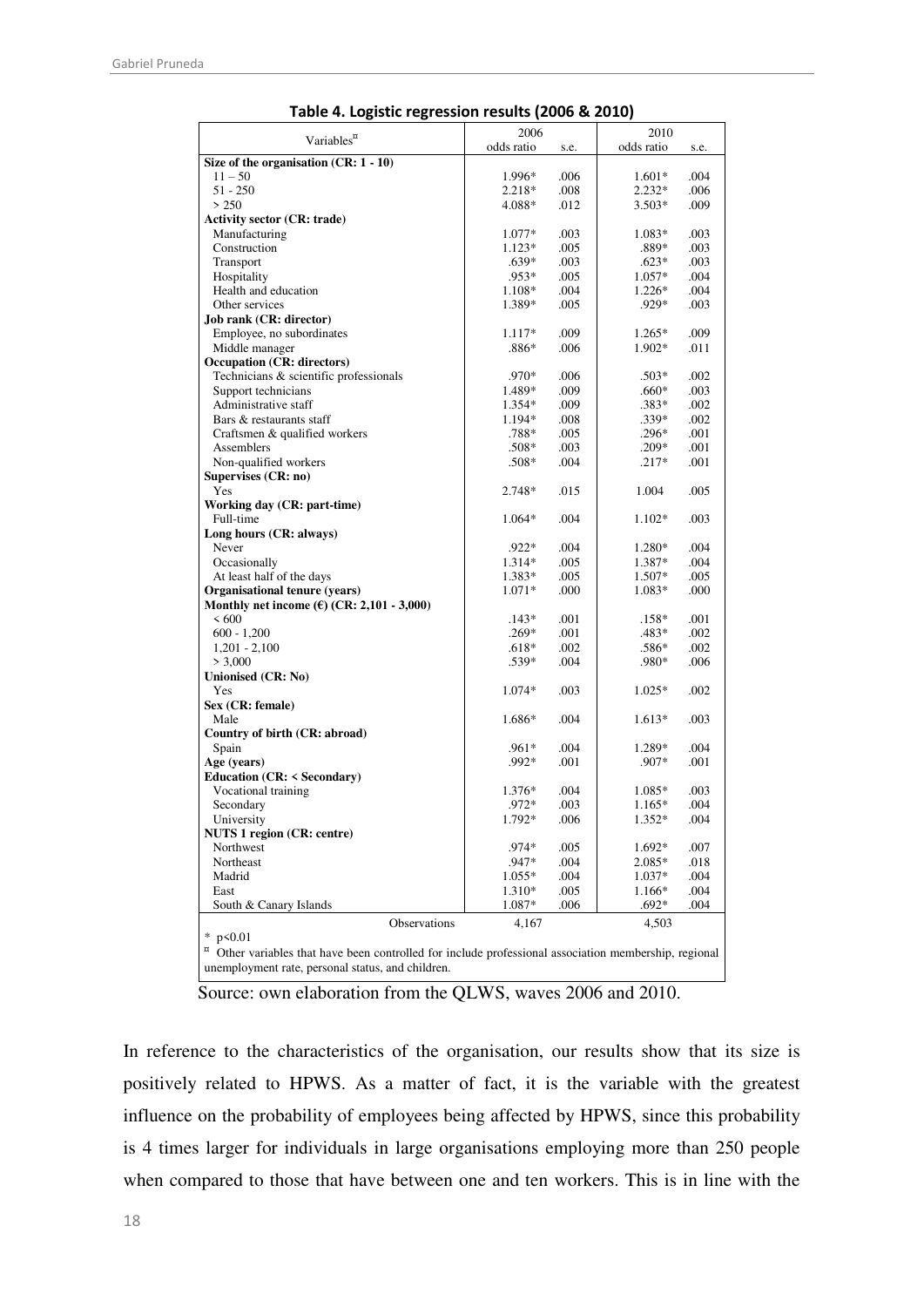descriptive statistics described in the previous section and with a large body of literature on HPWS (Lawler *et al*, 1992; Osterman, 1994; Camps Torres & Luna Arocas, 2008; Sanchís Palacio & Campos Climent, 2010). As for the activity sector, our results again support those studies concluding that this type of HRM can be mainly found in the manufacturing and services industries (Lawler *et al*., 1992; Ordiz-Fuertes & Fernández-Sánchez, 2003; Sanchis Palacio & Campos Climent, 2010), as well as those in the construction sector.

Given the pronounced importance of this sector in the booming Spanish economy, as well as its peculiarities, we removed the construction industry and performed an additional regression with 2006 data. Thereby, we observed that it was manufacturing and service workers whose probability of being under HPWS was highest.

As for the job characteristics, the probability of being affected by HPWS is greater for employees with no subordinates, support technicians, workers who supervise others, who do long hours – although not always –, who have been in the organisation for some time, those whose monthly net income ranges between 2,101 and 3,000€, well above the national average, and union members.

If we look now at the personal characteristics of employees in HPWS, our results point towards men, people born in Spain<sup>5</sup>, university graduates and, to a lesser extent, individuals with vocational training studies, and employees in the East region of the country, by the Mediterranean.

As we did when we commented on the descriptive statistics, we must add now that the characterisation of HPWS workers does not entail major changes if we compare the results based on 2010 data with those on 2006 data. However, we must again highlight some differences. First, health and education workers have the highest probability to be affected by HPWS, followed by those in manufacturing. This is not a major change given that, after all, both health and education are embedded in the services sector. Second, middle management overcomes employees with no subordinates in terms of their likelihood to be under that type of HRM in 2010, while in terms of the occupation it is directors who show the greatest probability. Third, employees in the Northeast region of Spain display the highest probability to work under a HPWS. This region includes the Basque Country and

-

<sup>&</sup>lt;sup>5</sup> Whereas it is true that the 2006 odds ratio is below one, the results obtained by performing the regression after excluding construction workers show an odds ratio above one: 1.091 (s.e.= .005). This may be explained by considering that workers in the construction sector enjoyed really advantageous conditions before the crisis. Results of this additional regression are available upon request to the author.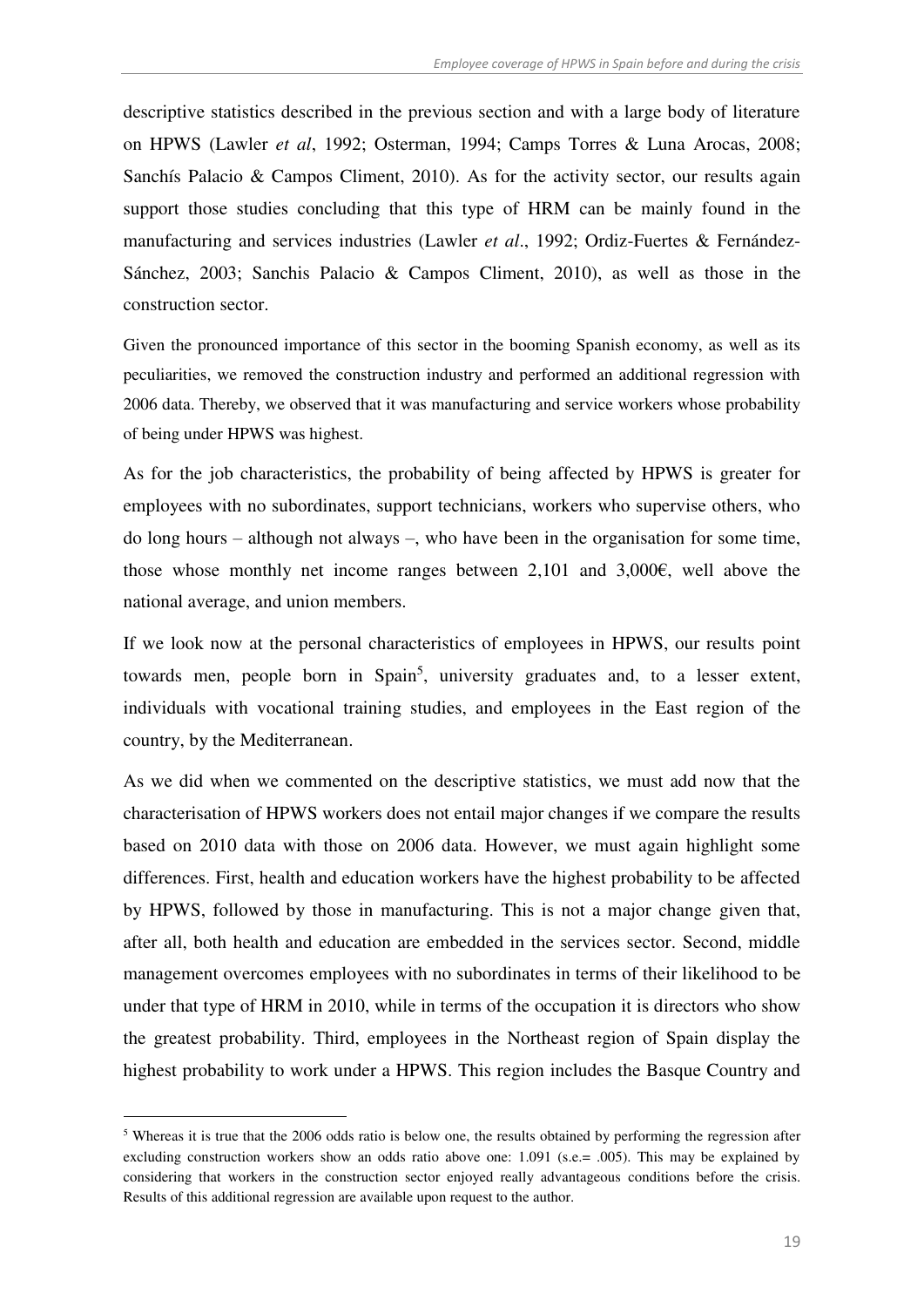Navarra, the two autonomous communities with the highest income per capita in the country (Eurostat). Fourth, the explanatory power of the size of the organisation, monthly net income and unionisation diminishes, while that of the modality of working day, job tenure and age increases.

In summary, the results obtained through the statistical analysis offer the answers to our second, third, and fourth research questions. The second research question posed the organisational features that influence the usage of HPWS in the Spanish private sector. Our results support previous findings that it is large organisations (Lawler *et al*, 1992; Osterman, 1994; Camps Torres & Luna Arocas, 2008; Sanchís Palacio & Campos Climent, 2010) and the manufacturing (Lawler *et al*., 1992; Ordiz-Fuertes & Fernández-Sánchez, 2003) and services (Sanchis Palacio & Campos Climent, 2010) sectors. The third research question proposed to investigate the job characteristics shared by those positions affected by HPWS. Our results show that they point in the direction of high quality jobs. The fourth research question set out to learn which socio-economic features are more likely to be present in individuals under HPWS. Our results show that this modality of HRM is more likely to be addressed to highly-qualified individuals at the peak of their career (Huselid, 1995; Pfeffer, 1998; Appelbaum *et al.*, 2000; Boxall & Purcell, 2003).

#### **6. CONCLUSIONS AND RESEARCH CHALLENGES**

After more than three decades of research on performance-enhancing organisations, "many of the basic questions remain the same and [...] we are in no position to assert [...] that good HRM has a positive effect on organisation performance" (Guest, 2011: 11). However, we cannot ignore the fact that, even so, the use of personnel management that enhances employee involvement may be an end in itself, for it may be a legitimate means of providing justice and equality of opportunity (Wall & Wood, 2005), hence warranting further investigation.

The objective of this study was to establish the level of implementation and the determinants of HPWS in the Spanish private sector, in terms of salaried employees, as well as identifying the changes after three years of economic retrenchment. Following the AMO model and leaning on a methodological design based on HRM bundles, we used data drawn from the QLWS, a representative sample of the entire employed population in Spain, and delivered two types of relevant contributions.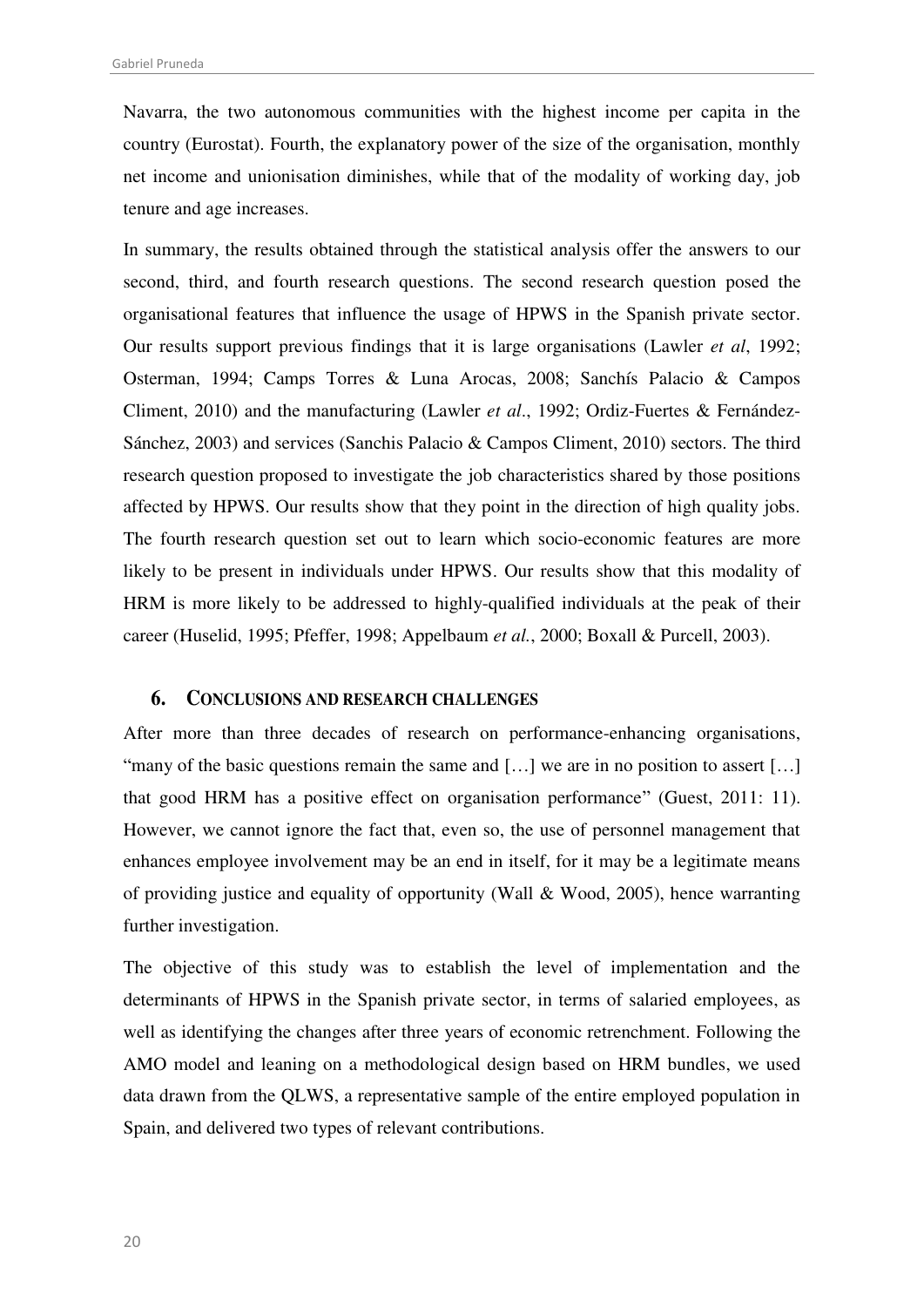First, we have found that HPWS primarily affect highly qualified workers, both in terms of education and experience. These individuals hold well-paid high quality jobs and they are to be mainly found in the manufacturing and services industries, in terms of the activity sector, and in large organisations, in terms of size. These results are in accordance to the literature, considering that they match the profile of individuals who these work management systems need addressing if they are to be effective (Huselid, 1995; Pfeffer, 1998; Appelbaum *et al.*, 2000; Boxall & Purcell, 2003).

Second, by using the 2006 and 2010 waves of the QLWS, we were able to approach the evolution of HPWS among salaried employees in the Spanish private sector in the context of the changing economic cycle. In this sense, our results show that, while low quality jobs are destroyed, high quality jobs under HPWS are created, rising from 17.3% to 22.4% throughout the period 2006-2010. Therefore, not only the level of implementation of this modality of HRM is far from negligible, but in fact jobs affected by this modality of personnel management seem to resist the crisis much better than jobs that are not indicative of HPWS. This is an extremely important strength in terms of employment security that needs to be studied by future research, since it may imply that such HRM systems are able to fight turbulent times more effectively, thus entailing a win-win situation for both organisations and workers in terms of employment security and economic growth.

Finally, the picture of HPWS in Spain provided by this study may serve as a starting point to study the relationship between the implementation of this type of HRM and different measures of organisational performance, such as profitability, labour productivity, turnover or absenteeism. Without ignoring the possibility of HPWS entailing negative effects on worker QWL, such as work intensification and higher levels of stress, our research provides a useful framework for analysing how different levels of implementation of HPWS, which relationship with higher performing organisations has been demonstrated on numerous occasions, influence the levels of motivation and satisfaction of individuals and their involvement with the organisation.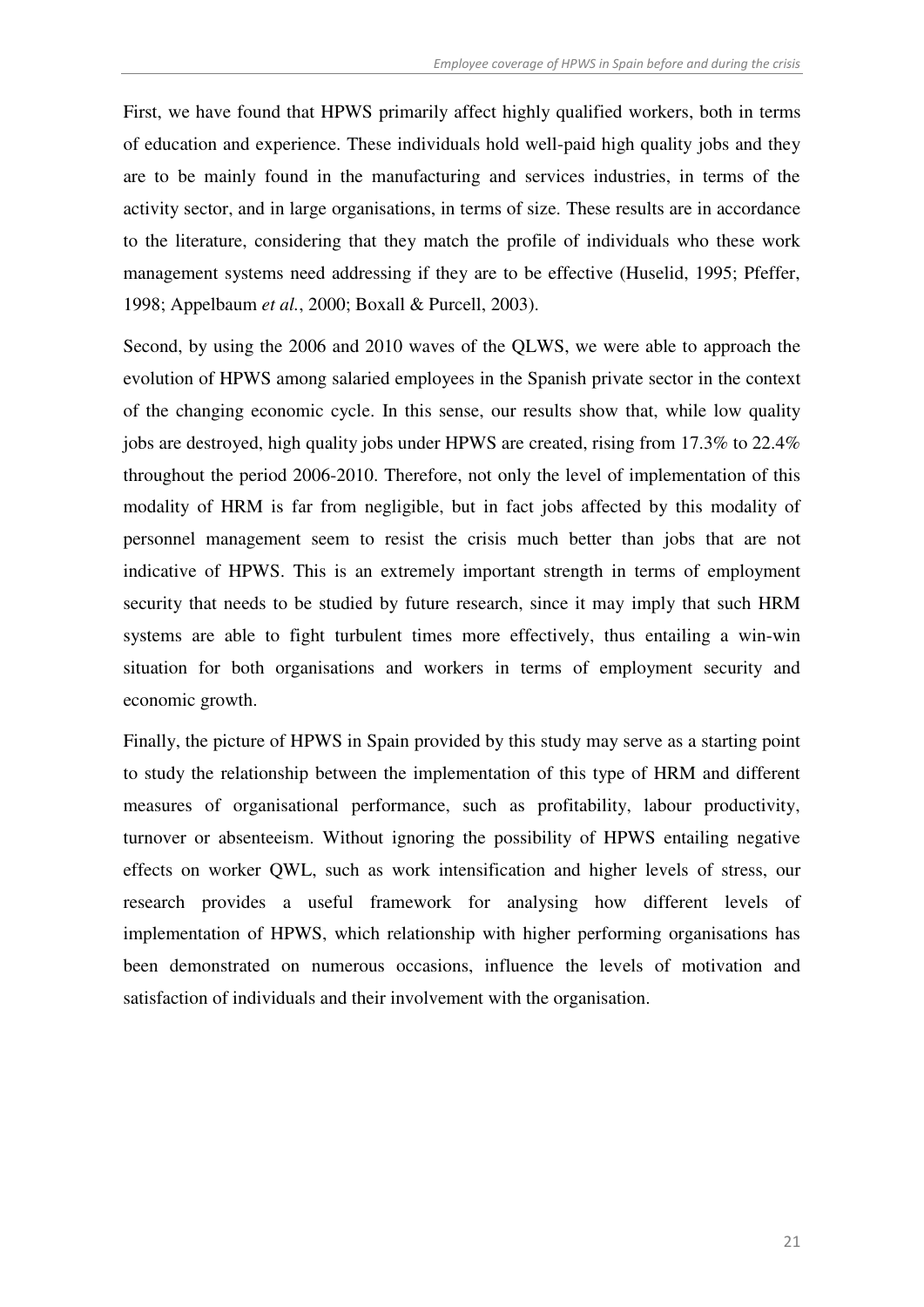#### **BIBLIOGRAPHY**

- Alfes, K., Shantz, A.D., Truss, C. & Soane, E.C. (2013) 'The link between perceived HRM practices, engagement and employee: a moderated mediation model' *The International Journal of Human Resource Management*, 24(2), pp. 330-351.
- Appelbaum, E., Bailey, T., Berg, P. & Kalleberg, A.L. (2000) *Manufacturing advantage: why high-performance work systems pay off*. Ithaca, NY: Cornell University Press.
- Bansal, H.S., Mendelson, M.B. & Sharma, B. (2001) 'The impact of internal marketing activities on external marketing outcomes' *Journal of Quality Management*, 6, pp. 61-76.
- Becker, G.S. (1962) 'Investment in human capital: a theoretical analysis' *Journal of Political Economy*, 70(5) Part 2, pp. 9-49.
- Becker, G.S. (1993) *Human capital: A theoretical and empirical analysis, with special reference to education*. 3rd edition. Chicago: University of Chicago Press.
- Bendersky, C. & Hays, N.A. (2012) 'Status conflict in groups' *Organization Science*, 23(2), pp. 323-340.
- Boon, C., Den Hartog, D.N., Boselie, P. & Paauwe, J. (2011) 'The relationship between perceptions of HR practices and employee outcomes: examining the role of personorganisation and person-job fit' *The International Journal of Human Resource Management*, 22(1), pp. 138-162.
- Boxall, P.F. & Purcell, J. (2003) *Strategy and human resource management*. Basingstoke, UK: Palgrave Macmillan.
- Boxall, P., Ang, S.H. & Bartram, T. (2011) 'Analysing the 'black box' of HRM: uncovering HR goals, mediators and outcomes in a standarized service environment' *Journal of Management Studies*, 48(7), pp. 1504-1532.
- Braverman, H. (1974) *Labor and monopoly capital: The degradation of work in the twentieth century*. NY: Monthly Review Press.
- Brewster, C., Gollan, P.J. & Wright, P.M. (2013) 'Guest editor's note: human resource management and the line' *Human Resource Management*, 52(6), pp. 829-838.
- Camps Torres, J. & Luna Arocas, R. (2008) 'Prácticas de alto rendimiento: un contexto estratégico estructural' *Cuadernos de Economía y Dirección de la Empresa*, 35, pp. 113-138.
- Camps, J. & Luna-Arocas, R. (2009) 'High involvement work practices and firm performance' *The International Journal of Human Resource Management*, 20(5), pp. 1056-1077.
- Carr, M.D. & Mellizo, P. (2013) 'The relative effect of voice, autonomy and the wage on satisfaction with work' *The International Journal of Human Resource Management*, 24(6), pp. 1186-1201.
- Combs, J., Liu, Y., Hall, A. & Ketchen, D. (2006) 'How much do high-performance work practices matter? A meta-analysis of their effects on organizational performance' *Personnel Psychology*, 59, pp. 501-528.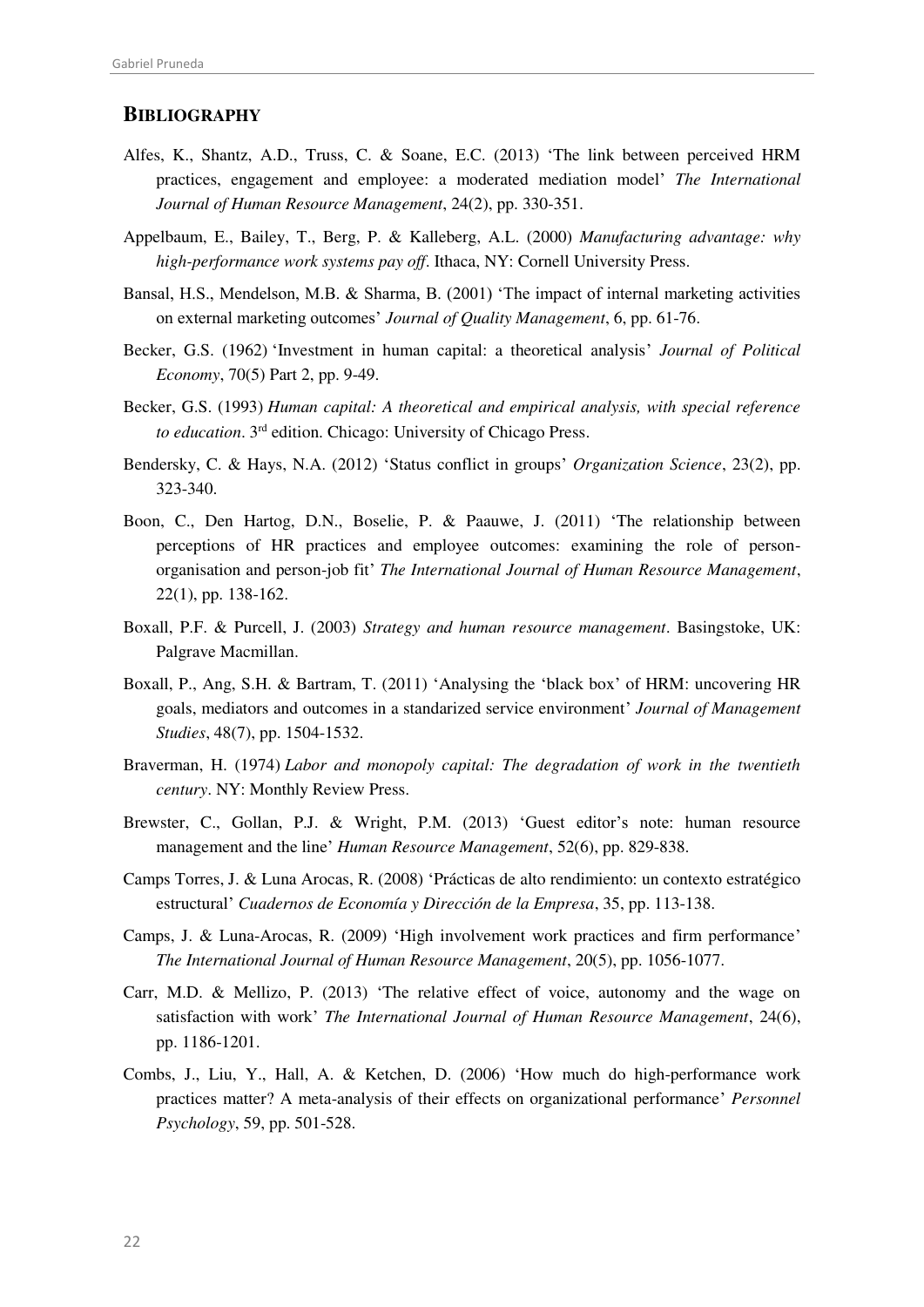- Danford, A., Richardson, M., Stewart, P., Tailby, S. & Upchurch, M. (2004) 'High performance work systems and workplace partnership: a case study of aerospace workers' *New Technology, Work and Employment*, 19(1), pp. 14-29.
- Danford, A., Richardson, M., Stewart, P., Tailby, S. & Upchurch, M. (2008) 'Partnership, high performance work systems and quality of working life' *New Technology, Work and Employment*, 23(2), pp. 151-166.
- Danford, A., Durbin, S., Richardson, M., Tailby, S. & Stewart, P. (2009) ''Everybody's talking at me': the dynamics of information disclosure and consultation in high-skill workplaces in the UK' *Human Resource Management Journal*, 19(4), pp. 337-354.
- De Menezes, L.M. & Wood, S. (2006) 'The reality of flexible work systems in Britain' *International Journal of Human Resource Management*, 17(1), pp. 106-138.
- De Menezes. L.M., Wood, S. & Gelade, G. (2010) 'The integration of human resource and operation management practices and its link with performance: a longitudinal latent class study' *Journal of Operations Management*, 28, pp. 455-471.
- De Waal, A. & Meingast, A. (2011) 'High performance in the temping industry'. The Maastricht School of Management, Working Paper No. 2011/11.
- Della Torre, E. & Solari, L. (2013) 'High-performance work systems and the change management process in medium-sized firms' *The International Journal of Human Resource Management*, 24(13), pp. 2583-2607.
- Form, W. (1987) 'On the degradation of skills' *Annual Review of Sociology*, 13, pp. 29-47.
- Gkorezis, P. & Petridou, E. (2012) 'The effect of extrinsic rewards on public and private sector employees' psychological empowerment: A comparative approach' *The International Journal of Human Resource Management*, 23(17), pp. 3596-3612.
- Glover, I., Tregaskis, O., and Butler, P. (2014) "Mutual gains? The workers' verdict: a longitudinal study" *The International Journal of Human Resource Management*, 25(6), pp. 895-914.
- Godard, J. (2004) 'A critical assessment of the high-performance paradigm' *British Journal of Industrial Relations*, 42(2), pp. 349-378.
- Godard, J. & Delaney, J.T. (2000) 'Reflections on the 'High Performance' paradigm's implications for Industrial Relations as a field' *Industrial and Labor Relations Review*, 53(3), pp. 482-502.
- Guerrero, S. & Barraud-Didier, V. (2004) 'High-involvement practices and performance of French firms' *International Journal of Human Resource Management*, 15(8), pp. 1408-1423.
- Guest, D. (2002) 'Human resource management, corporate performance and employee well-being: building the worker into HRM' *The Journal of Industrial Relations*, 44(3), pp. 335-358.
- Guest, D.E. (1999) 'Human resource management the workers' verdict' *Human Resource Management Journal*, 9(3), pp.5-25.
- Guest, D.E. (2011) Human resource management and performance: still searching for some answers *Human Resource Management Journal*, 21(1): 3-13.
- Gupta, V.K., Huang, R. & Yayla, A.A. (2011) 'Social capital, collective transformational leadership, and performance: a resource-based view of self-managed teams' Journal of Managerial Issues, 23(1), pp. 31-45.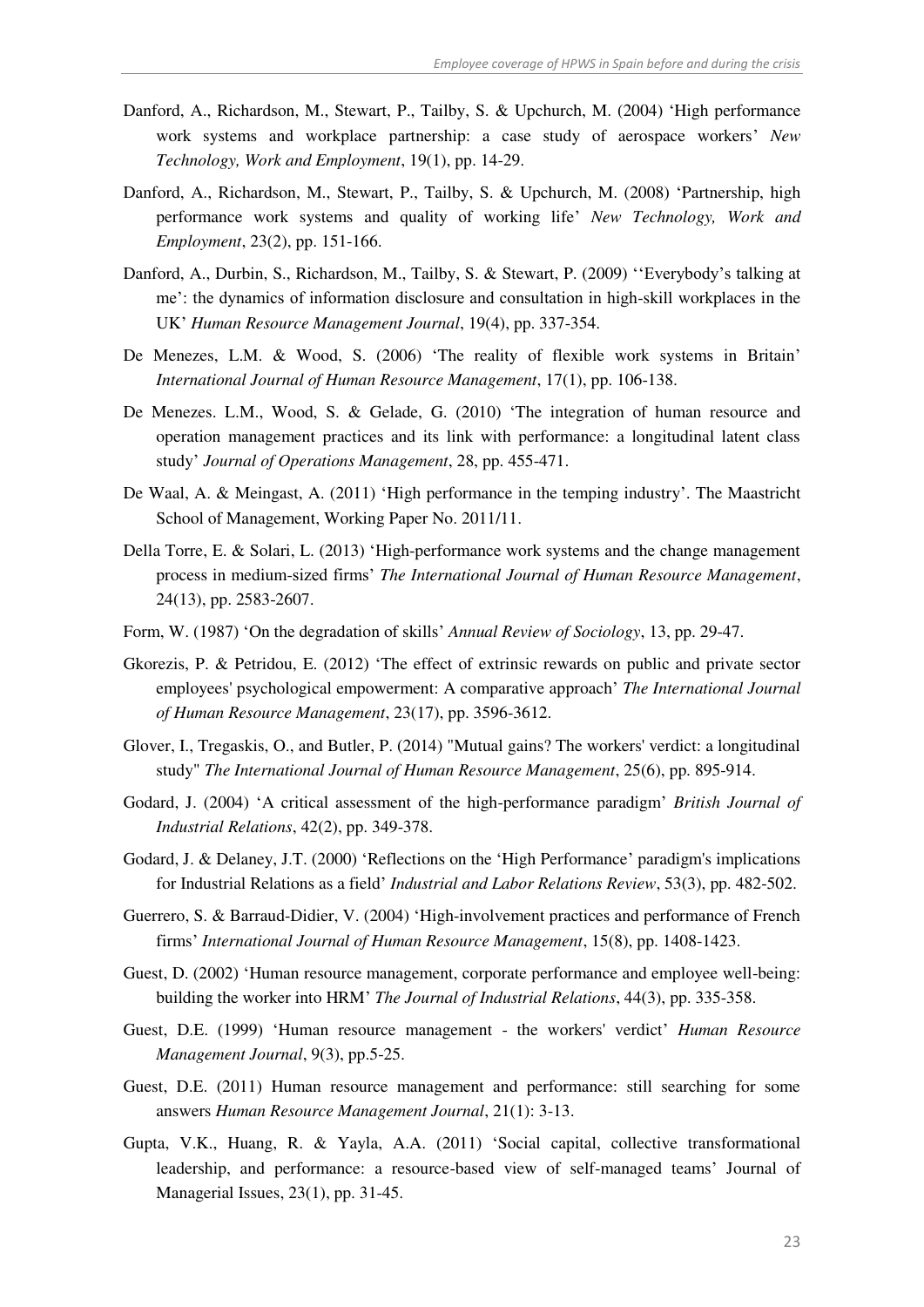- Hempel, P.S., Zhang, Z & Han, Y. (2012) 'Team empowerment and the organizational context: decentralization and the contrasting effects of formalization' Journal of Management, (38)2, pp. 475-501.
- Hunter, J.E. (1986) 'Cognitive ability, cognitive aptitudes, job knowledge and job performance' *Journal of Vocational Behavior*, 29(3), pp. 340-362.
- Huselid, M.A. (1995) 'The impact of human resource management practices on turnover, productivity and corporate financial performance' *Academy of Management Journal*, 38(3), pp. 635-672.
- Ichniowski, C., Shaw, K. & Prennushi, G. (1997) 'The effects of HRM practices on productivity: a study of steel finishing lines' *The American Economic Review*, 87(3), pp. 291-313.
- Jones, M.K., Jones, R.J., Latreille, P.L., & Sloane, P.J. (2009) 'Training, job satisfaction and workplace performance in Britain: Evidence from WERS 2004' *Labour*, 23(1), pp. 139-175.
- Kehoe, R.R. & Wright, P.M. (2010) 'The impact of high-performance human resource practices on employees' attitudes and behaviours' *Journal of Management*, 39(2), pp. 366-391.
- Kroon, B., Van de Voorde, K. & Timmers, J. (2013) 'High performance work practices in small firms: a resource-poverty and strategic decision-making perspective' *Small Business Economics*, 41, pp. 71-91.
- Lawler, E., Mohrman, S. & Ledford, G. (1992) *Employee involvement and total quality management: practices and results in Fortune 1000 companies*. San Francisco: Jossey-Bass.
- Linz, S.J. & Semykina, A. (2012) 'What makes workers happy? Anticipated rewards and job satisfaction' *Industrial Relations*, 51(4), pp. 811-844.
- Liu, W., Guthrie, J.P., Flood, P.C. & MacCurtain, S. (2009) 'Unions and the adoption of high performance work systems: does employment security play a role?' *Industrial and Labor Relations Review*, 63(1), pp. 109-127.
- MacDuffie, J.P. (1995) 'Human resource bundles and manufacturing performance: organizational logic and flexible production systems in the world auto industry' *Industrial and Labor Relations Review*, 48(2), pp. 197-221.
- Macky, K. & Boxall, P. (2007) 'The relationship between 'high performance work practices' and employee attitudes: an investigation of additive and interaction effects' *International Journal of Human Resource Management*, 18(4), pp. 537-567.
- Marchington, M. & Wilkinson, A. (2005) 'High commitment HRM and performance' In: Marchington, M., Wilkinson, A. & Sargeant, M. (eds.) *Human Resource Management at work: people management and development*, pp. 71-98. London: The Chartered Institute of Personnel and Development.
- Messersmith, J.G. & Guthrie, J.P. (2010) 'High performance work systems in emergent organizations: implications for firm performance' *Human Resource Management*, 49(2), pp. 241-264.
- Ordiz, M. & Fernández, E. (2005) 'Influence of the sector and the environment on human resource practices' effectiveness' *International Journal of Human Resource Management*, 16(8), pp. 1349-1373.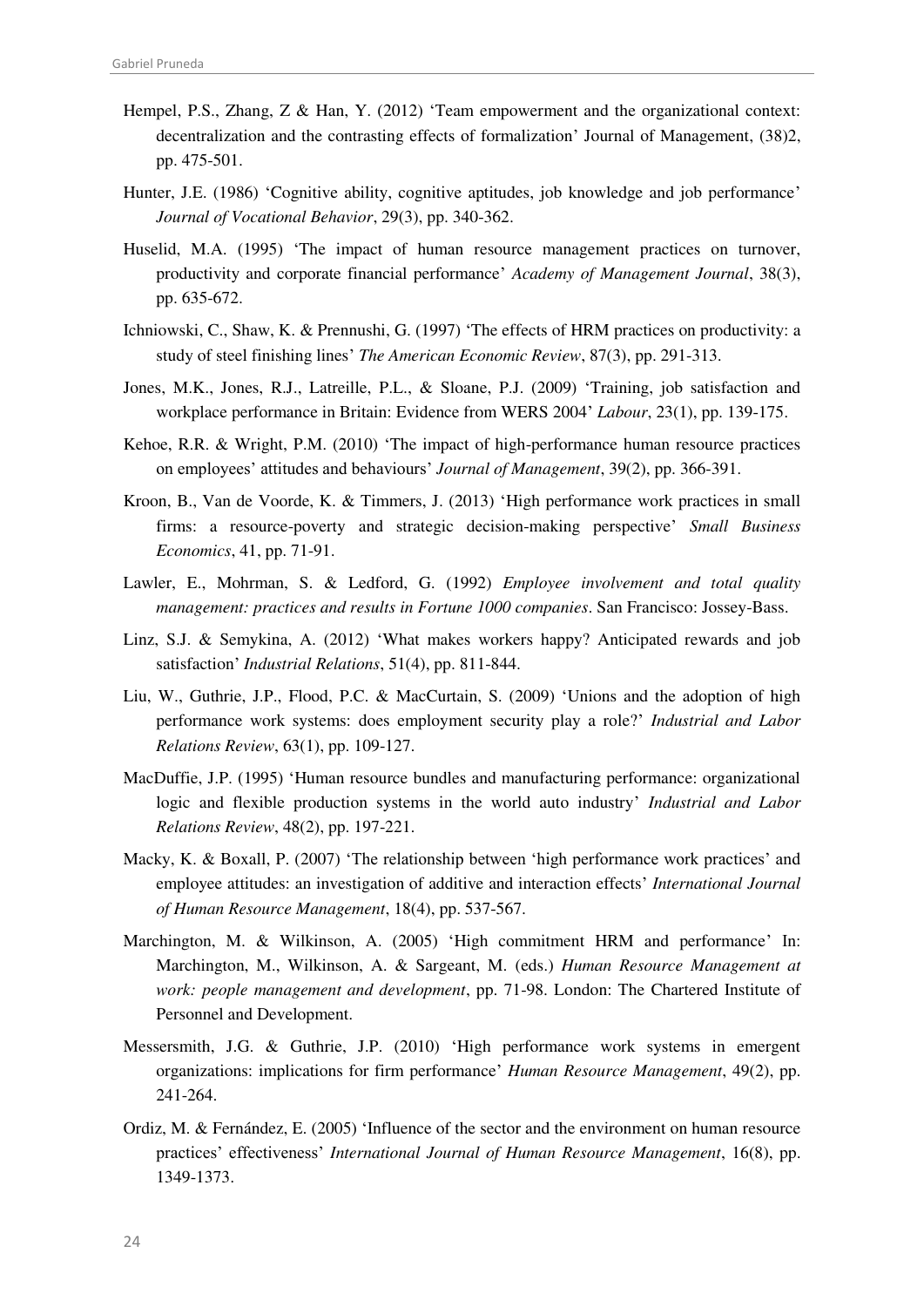- Ordiz-Fuertes, M. & Fernández-Sánchez, E. (2003) 'High-involvement practices in human resource management: concept and factors that motivate their adoption' *The International Journal of Human Resource Management*, 14(3), pp. 511-529.
- Osterman, P. (1994) 'How common is workplace transformation and who adopts it?' *Industrial and Labor Relations Review*, 47(2), pp. 173-188.
- Patterson, M., Rick, J., Wood, S., Carroll. C., Balain, S. & Booth, A. (2010) 'Systematic review of the links between human resource management practices and performance' *Health Technology Assesment*, 14(51).
- Patel, P.C., Messersmith, J.G. & Lepak, D.P. (2013) 'Walking the hightrope: an assessment of the relationship between high-performance work systems and organisational ambidexterity' *Academy of Management Journal*, 56(5), pp. 1420-1442.
- Pfeffer, J. (1998) 'Seven practices of successful organizations' *California Management Review*, 40(2), pp. 96-124.
- Phillips, K.W., Rothbard, N.P. & Dumas, T.L. (2009) 'To disclose or not to disclose? Status distance and self-disclosure in diverse environments' *Academy of Management Review*, 34(4), pp. 710-732.
- Posthuma, R.A., Campion, M.C., Masimova, M. & Campion, M.A. (2013) 'A high performance work practices taxonomy: integrating the literature and directing future research' *Journal of Management*, 39(5), pp. 1184-1220.
- Pruneda, G. (2015) 'Implementation of high-performance work practices in the Spanish private sector: stronger or weaker during economic downturn?' *Evidence-based HRM: a Global Forum for Empirical Scholarship*, 3(2), pp. 159-180.
- Ramsay, H., Scholarios, D. & Harley, B. (2000) 'Employees and high-performance work systems: testing inside the black box' *British Journal of Industrial Relations*, 38(4), pp. 501-531.
- Rubenstein, S. (2001) 'Unions as value-adding networks: possibilities for the future of U.S. unionism' *Journal of Labor Research*, 22(3), pp. 581-98.
- Sanchís Palacio, J.R. & Campos Climent, V. (2010) 'Las prácticas de RR.HH. de alto rendimiento y su relación con el comportamiento estratégico y organizativo de la empresa. El caso de las entidades de crédito españolas' *Dirección y Organización*, 40, pp. 67-77.
- Scheel, T.E., Rigotti, T. & Mohr, G. (2013) 'HR practices and their impact on the psychological contracts of temporary and permanent workers' *The International Journal of Human Resource Management*, 24(2), pp. 285-307.
- Schmidt, F.L. & Hunter, J. (2004) 'General mental ability in the world of work: occupational attainment and job performance' *Journal of Personality and Social Psychology*, 86(1), pp. 162-173.
- Schmidt, F.L., Hunter, J.E. & Outerbridge, A.N. (1986) 'Impact of job experience and ability on job knowledge, work sample performance and supervisory ratings of job performance' *Journal of Applied Psychology*, 71(3), pp. 432-439.
- Shah, R. & Ward, P.T. (2003) 'Lean manufacturing: context, practice bundles and performance' *Journal of Operations Management*, 21, pp. 129-149.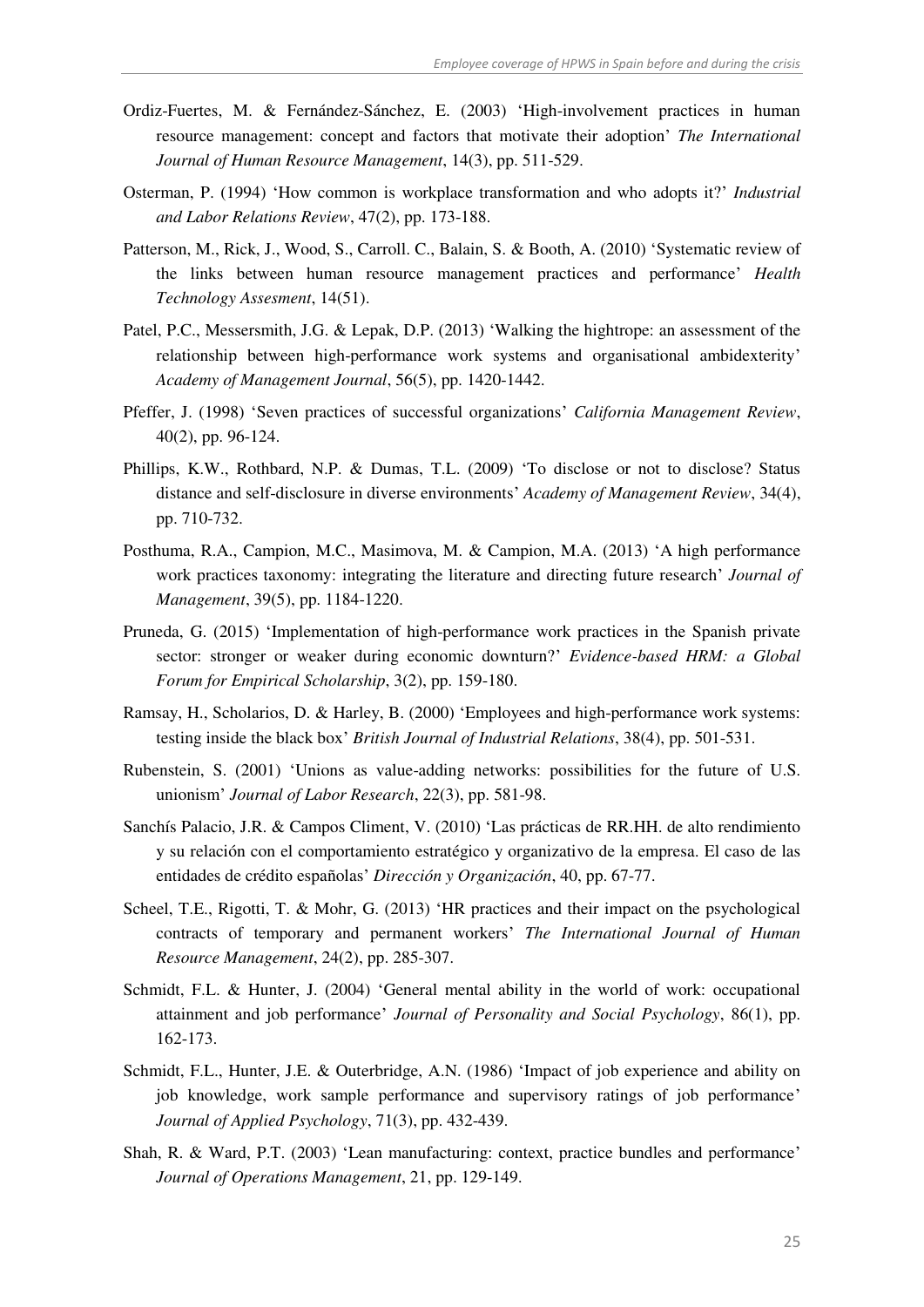- Subramony, M. (2009) 'A meta-analytic investigation on the relationship between HRM bundles and firm performance' *Human Resource Management*, 48(5), pp. 745-768.
- Taylor, F.W. (1911) *The Principles of Scientific Management*. NY: Harper & Brothers.
- Thompson, P. (2011) 'The trouble with HRM' *Human Resource Management Journal*, 21(4), pp. 355–367.
- Wall, T.D. & Wood, S.J. (2005) 'The romance of human resource management and business performance, and the case for big science' *Human Relations*, 58(4), pp. 429-462.
- Walton, R.E. (1985). 'From control to commitment in the workplace'. *Harvard Business Review*, March-April, pp. 77-84.
- White, M., Hill, S., Mcgovern, P., Mills, C. & Smeaton, D. (2003) ''High-performance' management practices, working hours and work-life balance' *British Journal of Industrial Relations*, 41(2), pp. 175-195.
- Wood, S. (2013) 'HRM, organisational performance and employee involvement' In: Frege, C. & Kelly, J. (eds.) *Comparative Employment Relations in the Global Economy*. Abingdon, Oxfordshire, UK: Routledge.
- Wood, S. & De Menezes, L.M. (2008) 'Comparing perspectives on high involvement management and organizational performance across the British economy' *International Journal of Human Resource Management*, 19(4), pp. 639-682.
- Wood, S. & De Menezes, L.M. (2011) 'High involvement management, high performance work systems and well-being' *International Journal of Human Resource Management*, 22(7), pp. 1586-1610.
- Wood, S., Van Veldhoven. M., Croon, M. & De Menezes, L.M. (2012) 'Enriched job design, high involvement management and organizational performance: the mediating roles of job satisfaction and well-being' *Human Relations*, 65(4), pp. 419-446.
- Wright, P.M. & Nishii, L.H. (2007) 'Strategic HRM and organizational behavior: Integrating multiple levels of analysis' *CAHRS Working Paper #07-03*. Ithaca, NY: Cornell University, School of Industrial and Labor Relations, Center for Advanced Human Resource Studies, [http://digitalcommons.ilr.cornell.edu/cahrswp/468.](http://digitalcommons.ilr.cornell.edu/cahrswp/468)
- [Wu,](http://www.tandfonline.com/action/doSearch?action=runSearch&type=advanced&searchType=journal&result=true&prevSearch=%2Bauthorsfield%3A(Wu%2C+N)) N.[, Bacon,](http://www.tandfonline.com/action/doSearch?action=runSearch&type=advanced&searchType=journal&result=true&prevSearch=%2Bauthorsfield%3A(Bacon%2C+N)) N. & [Hoque,](http://www.tandfonline.com/action/doSearch?action=runSearch&type=advanced&searchType=journal&result=true&prevSearch=%2Bauthorsfield%3A(Hoque%2C+K)) N. (2013) 'The adoption of high performance work practices in small businesses: the influence of markets, business characteristics and HR expertise' *The International Journal of Human Resource Management*, 25(8), pp. 1149-1169.

This research was supported by the *Training Programme for Research and Teaching at the University of Oviedo* (2013 edition).